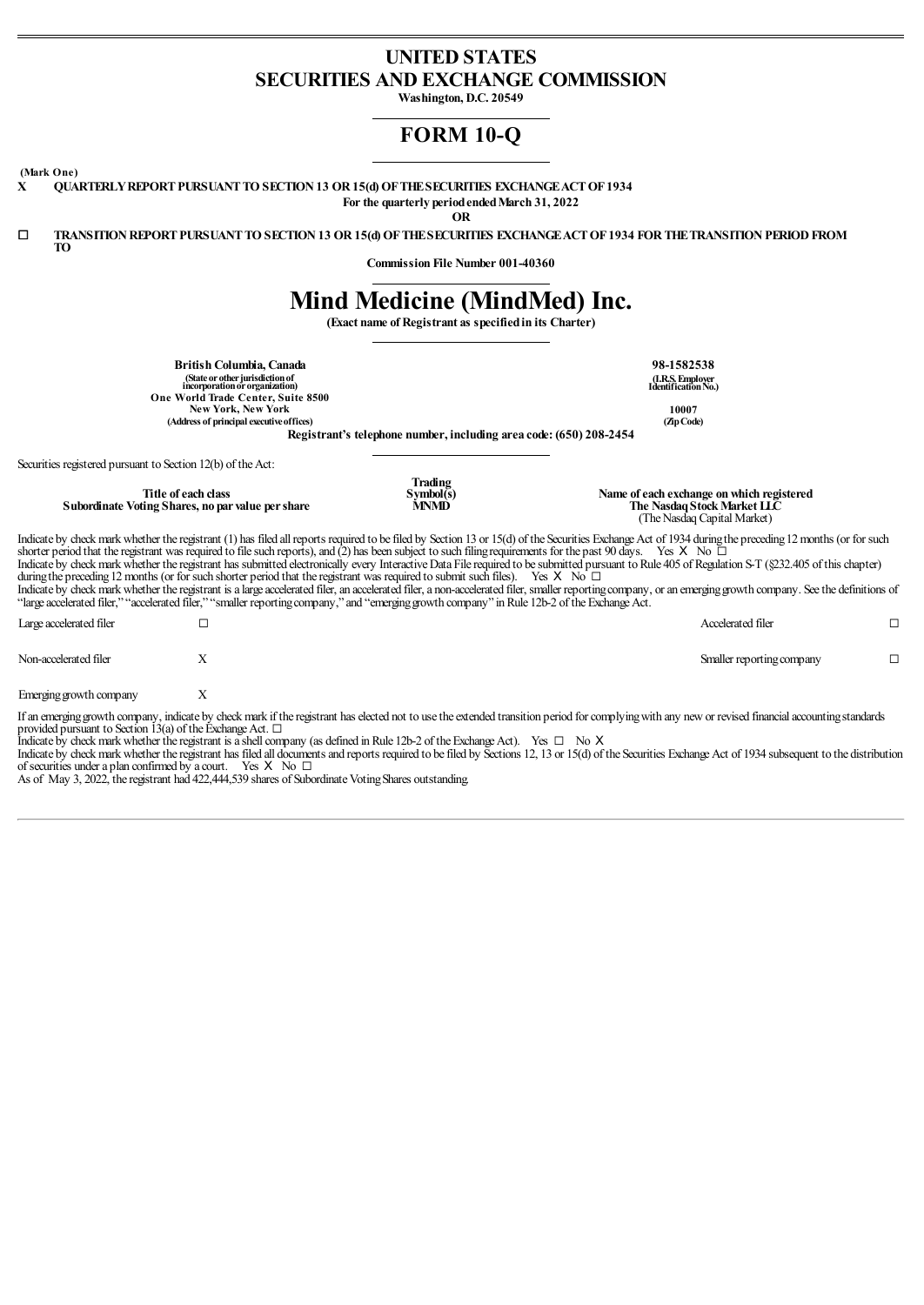|                   |                                                                                       | Page |
|-------------------|---------------------------------------------------------------------------------------|------|
| <b>PARTI</b>      | <b>FINANCIAL INFORMATION</b>                                                          |      |
| Item 1.           | <b>Financial Statements</b>                                                           |      |
|                   | <b>Condensed Consolidated Balance Sheets</b>                                          |      |
|                   | Condensed Consolidated Statements of Operations and Comprehensive Loss                |      |
|                   | <b>Condensed Consolidated Statements of Shareholders' Equity</b>                      |      |
|                   | Condensed Consolidated Statements of Cash Flows                                       |      |
|                   | <b>Notes to Condensed Consolidated Financial Statements</b>                           |      |
| Item 2.           | Management's Discussion and Analysis of Financial Condition and Results of Operations | 16   |
| Item 3.           | <b>Quantitative and Qualitative Disclosures About Market Risk</b>                     | 24   |
| Item 4.           | <b>Controls and Procedures</b>                                                        | 24   |
| <b>PART II</b>    | <b>OTHER INFORMATION</b>                                                              | 25   |
| Item 1.           | <b>Legal Proceedings</b>                                                              | 25   |
| Item 1A.          | <b>Risk Factors</b>                                                                   | 25   |
| Item 2.           | Unregistered Sales of Equity Securities and Use of Proceeds                           | 26   |
| Item 3.           | <b>Defaults Upon Senior Securities</b>                                                | 26   |
| Item 4.           | <b>Mine Safety Disclosures</b>                                                        | 26   |
| Item 5.           | <b>Other Information</b>                                                              | 26   |
| Item 6.           | <b>Exhibits</b>                                                                       | 27   |
| <b>Signatures</b> |                                                                                       | 28   |
|                   |                                                                                       |      |

**P**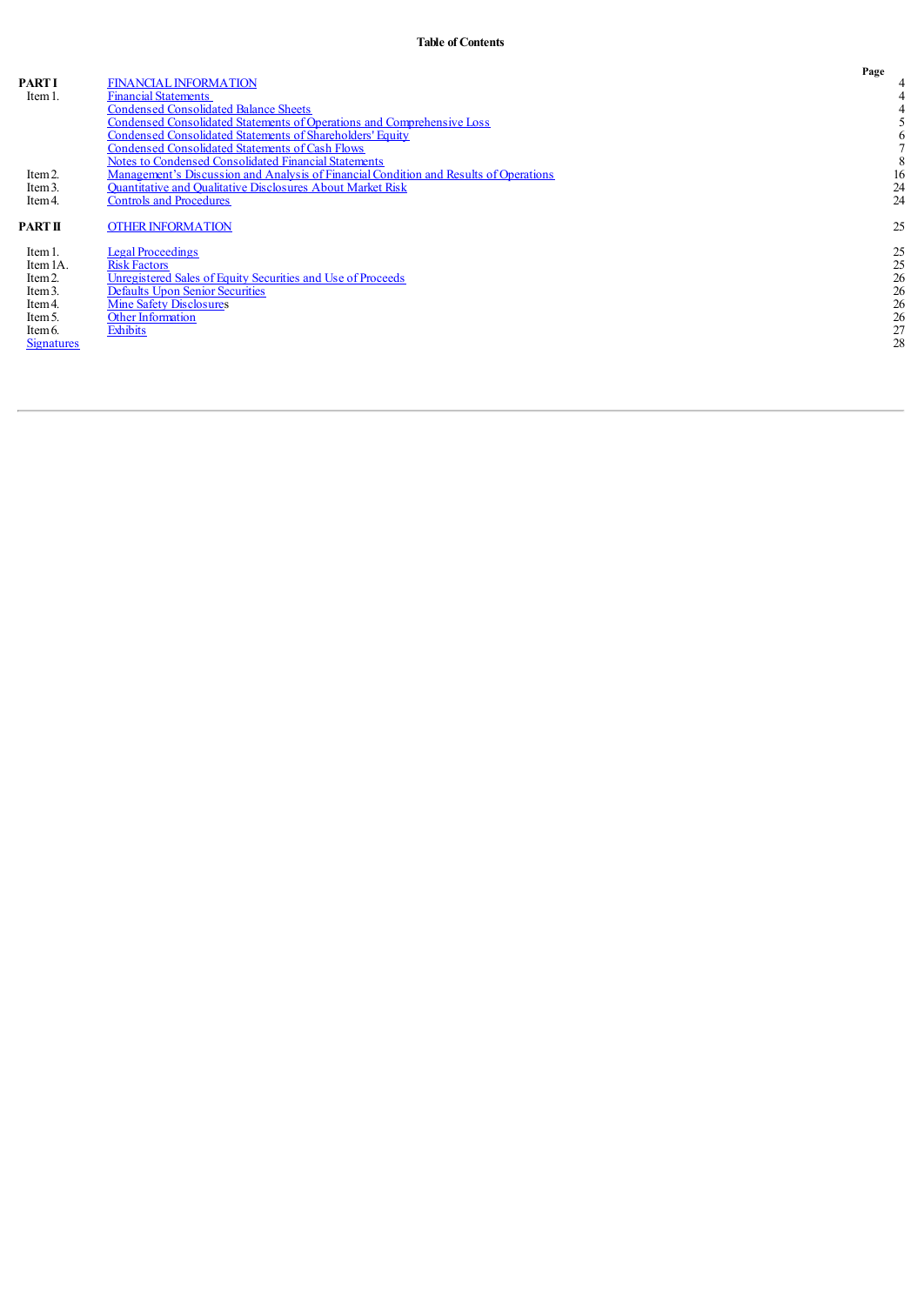### **SPECIALNOTEREGARDINGFORWARD-LOOKINGSTATEMENTS**

This Quarterly Report on Form10-Qcontains forward-looking statements about us and our industry that involve substantial risks and uncertainties. Allstatements other than statements of historical facts contained in this Quarterly Report on Form 10-Q, including statements regarding our future results of operations or financial condition, business strategy and plans and objectives of management for future operations, are forward-looking statements. In some cases, you can identify forward-looking statements because they contain words such as "anticipate," "believe," "contemplate," "continue," "could," "estimate," "expect," "intend," "may," "plan," "potential," "predict," "should," "should," "target," "will" or"would" or the negative of these words or othersimilar terms orexpressions. These forward-looking statements include, but are not limited to, statements concerning the following:

•the timing, progress and results of our investigational MM-120 LSD treatment, MM-110 opioid withdrawal treatment and MM-402 R(-)-MDMA treatment product candidates (together, our"lead drug candidates"), including statements regarding the timing of initiation and completion of trials orstudies and related preparatory work, the period during which the results of the trials will become available and our research and development programs;

•our reliance on the success of our investigational MM-120 LSD treatment;

•the timing, scope or likelihood of regulatory filings and approvals and ability to obtain and maintain regulatory approvals for product candidates forany indication;

•ourexpectations regarding the size of the eligible patient populations for MM-120 LSDtreatment, MM-110 opioid withdrawal treatment and MM-402 R(-)-MDMA treatment, if approved for commercial use;

•ourability to identify third-party therapy sites to conduct our trials and ourability to identify and train appropriately qualified therapists to administer our treatments;

•ourability to implement our business modeland ourstrategic plans for our business and our investigationalMM-120 LSDtreatment;

•ourability to identify newindications for our lead drug candidates beyond ourcurrent primary focuses;

•ourability to identify, develop oracquire digital technologies to enhance ouradministration of our lead drug candidates;

•ourability to achieve profitability and then sustain such profitability;

•ourcommercialization, marketing and manufacturing capabilities and strategy;

•the pricing, coverage and reimbursement of our lead drug candidates, if approved;

•the rate and degree ofmarket acceptance and clinical utility of our lead drug candidates, in particular,and controlled substances, in general;

•future investments in our business, ouranticipated capitalexpenditures and ourestimates regarding ourcapital requirements;

•ourability to establish ormaintain collaborations orstrategic relationships or obtain additional funding;

•ourexpectations regarding potential benefits of our investigational lead drug candidates and our therapeutic approach generally;

•ourability to operate our business without infringing, misappropriating, or otherwise violating the intellectual property rights and proprietary technology of third parties; •regulatory developments in the United States, under the laws and regulations of England and Wales,and other jurisdictions;

•the effectiveness of our internalcontrol over financial reporting;

•the effect of the ongoing and evolving COVID-19 pandemic, including mitigation efforts and economic effects, on any of the foregoing or otheraspects of our business or operations;

•our expectations regarding our revenue, expenses and other operating results;

•the costs and success of ourmarketing efforts,and ourability to promote our brand;

•our reliance on key personneland ourability to identify, recruit and retain skilled personnel;

•ourability to effectively manage our growth; and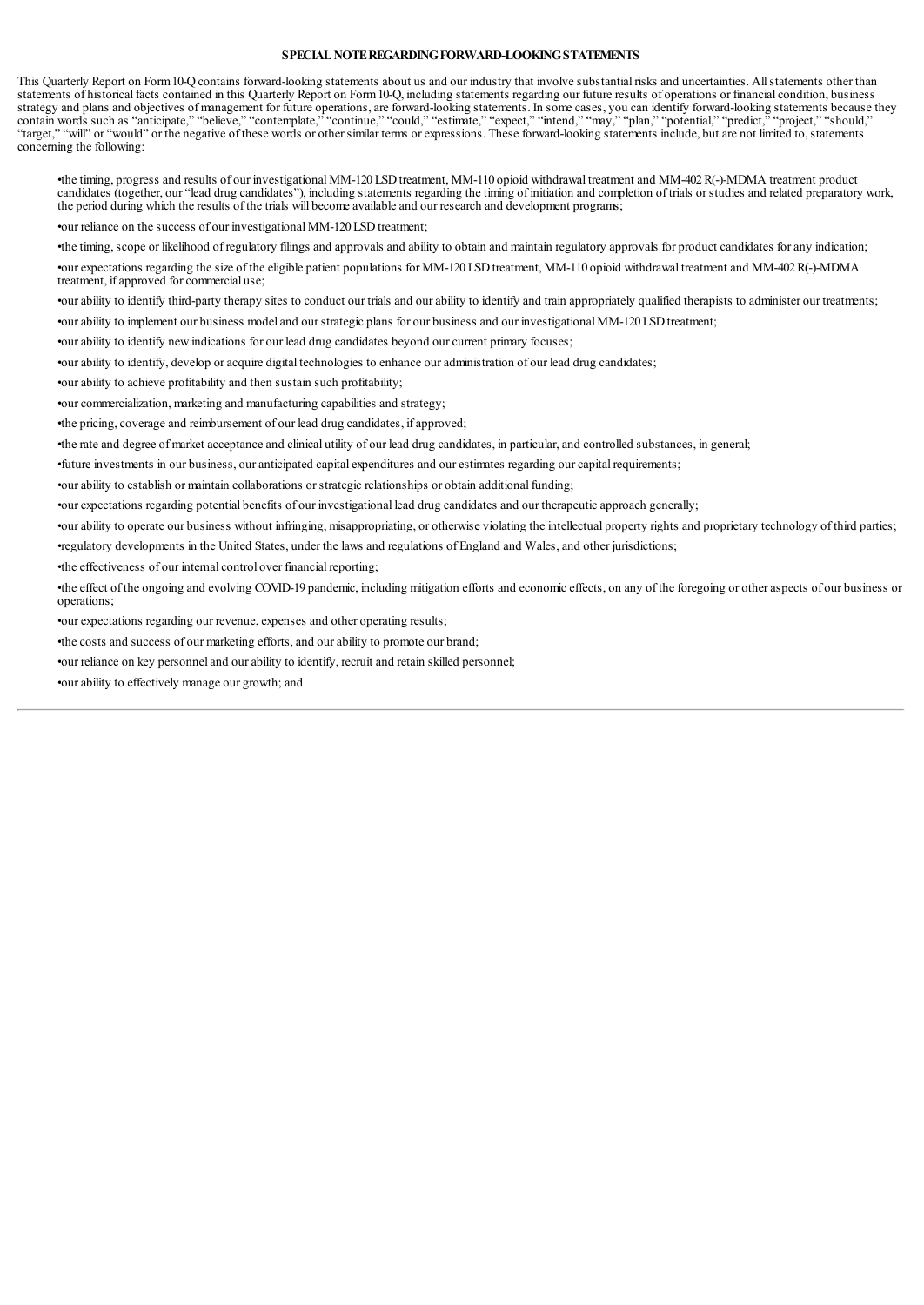### •ourability to compete effectively with existing competitors and newmarket entrants.

You should not rely on forward-looking statements as predictions of future events. We have based the forward-looking statements contained in this Quarterly Report on Form10- Qprimarily on ourcurrent expectations and projections about future events and trends that we believe may affect our business, financialcondition and operating results. The outcome of the events described in these forward-looking statements is subject to risks, uncertainties and other factors described in the section titled "Risk Factors" previously disclosed in Part I, Item1A. in our Annual Report on Form10-K,as filed with the SECon March 28, 2022. Moreover, we operate in a very competitive and rapidly changing environment. New risks and uncertainties emerge from time to time, and it is not possible for us to predict all risks and uncertainties that could have an impact on the forwardlooking statements contained in this Quarterly Report on Form 10-Q. The results, events and circumstances reflected in the forward-looking statements may not be achieved or occur, and actual results, events or circumstances could differ materially from those described in the forward-looking statements.

In addition, statements that "we believe" and similar statements reflect our beliefs and opinions on the relevant subject. These statements are based on information available to us as of the date of this Quarterly Report on Form10-Q. And while we believe that information provides a reasonable basis for these statements, that information may be limited or incomplete. Ourstatements should not be read to indicate that we have conducted an exhaustive inquiry into, or reviewof,all relevant information. These statements are inherently uncertain, and investors are cautioned not to unduly rely on these statements.

The forward-looking statements made in this Quarterly Report on Form10-Qrelate only to events as of the date on which the statements are made. We undertake no obligation to update any forward-looking statements made in this Quarterly Report on Form10-Qto reflect events orcircumstances after the date of this Quarterly Report on Form10-Qor to reflect new information or the occurrence of unanticipated events, except as required by law. We may not actually achieve the plans, intentions or expectations disclosed in our forward-looking statements,and you should not place undue reliance on our forward-looking statements. Our forward-looking statements do not reflect the potential impact ofany future acquisitions, mergers, dispositions, joint ventures or investments.

We may announce material business and financial information to our investors using our investor relations website (https://mindmed.co/investor-resources/). We therefore encourage investors and others interested in ourcompany to reviewthe information that we make available on our website.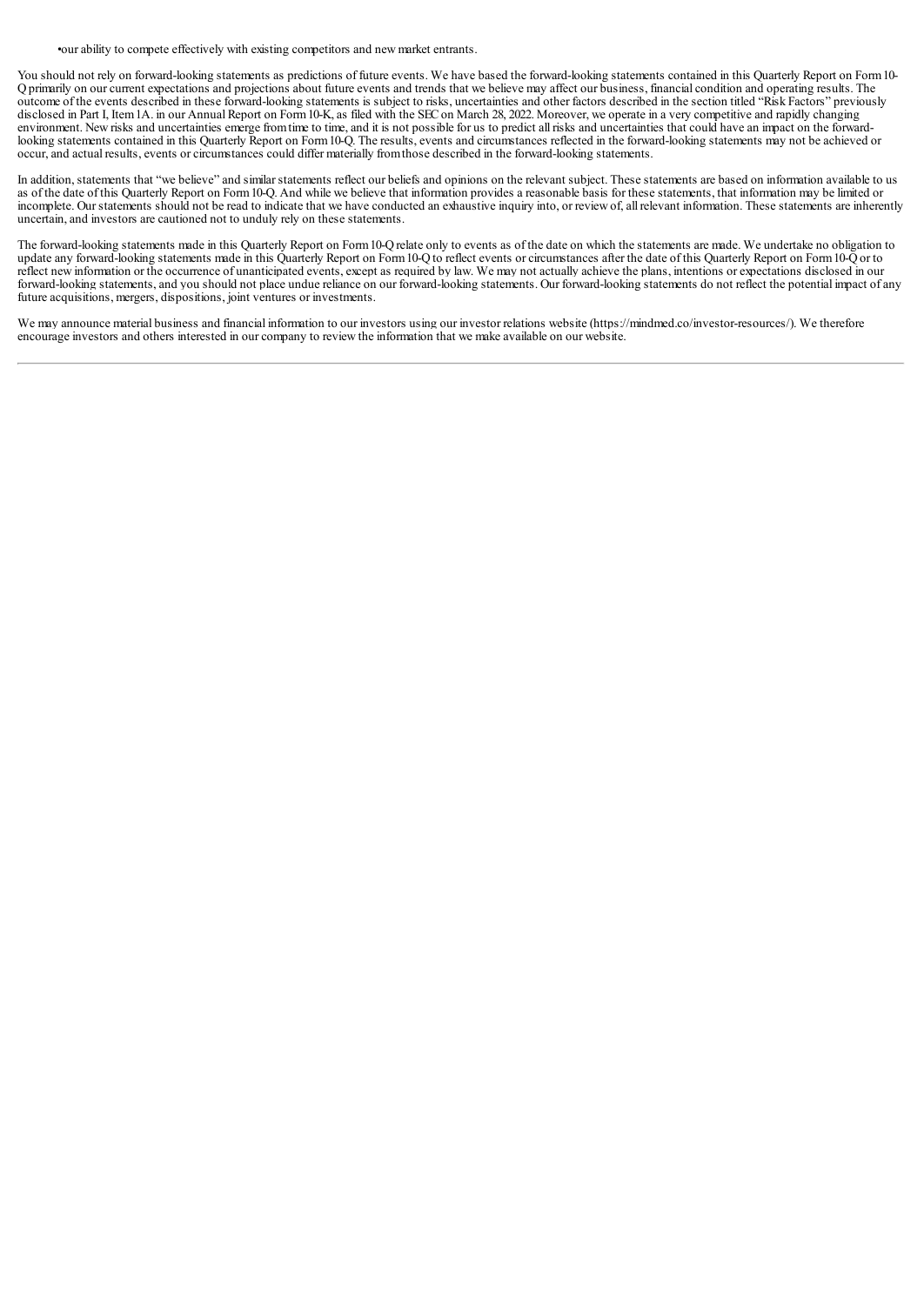# **PARTI—FINANCIALINFORMATION**

# **MindMedicine (MindMed)Inc.**

# **CondensedConsolidatedBalance Sheets**

# **(In thousands,exceptshare amounts)**

<span id="page-4-2"></span><span id="page-4-1"></span><span id="page-4-0"></span>

|                                                                                                                                                                                                                             |               | March 31.<br>2022<br>(unaudited) |    | December 31,<br>2021 |
|-----------------------------------------------------------------------------------------------------------------------------------------------------------------------------------------------------------------------------|---------------|----------------------------------|----|----------------------|
| <b>Assets</b>                                                                                                                                                                                                               |               |                                  |    |                      |
| Current assets:                                                                                                                                                                                                             |               |                                  |    |                      |
| Cash                                                                                                                                                                                                                        | <sup>\$</sup> | 120,472                          | \$ | 133,539              |
| Prepaid and other current assets                                                                                                                                                                                            |               | 2,755                            |    | 3,676                |
| Total current assets                                                                                                                                                                                                        |               | 123,227                          |    | 137,215              |
| Goodwill                                                                                                                                                                                                                    |               | 19,918                           |    | 19,918               |
| Intangible assets, net                                                                                                                                                                                                      |               | 6,089                            |    | 6,869                |
| Total assets                                                                                                                                                                                                                | -S            | 149,234                          | S  | 164,002              |
| <b>Liabilities and Shareholders' Equity</b>                                                                                                                                                                                 |               |                                  |    |                      |
| Current liabilities:                                                                                                                                                                                                        |               |                                  |    |                      |
| Accounts payable                                                                                                                                                                                                            | \$            | 3,332                            | \$ | 4,178                |
| Accrued expenses                                                                                                                                                                                                            |               | 7,227                            |    | 6,230                |
| Total current liabilities                                                                                                                                                                                                   |               | 10.559                           |    | 10.408               |
| Contribution payable, long-term                                                                                                                                                                                             |               | 1,870                            |    | 1,930                |
| <b>Total liabilities</b>                                                                                                                                                                                                    |               | 12,429                           |    | 12,338               |
|                                                                                                                                                                                                                             |               |                                  |    |                      |
| Commitments and contingencies (Note 11)                                                                                                                                                                                     |               |                                  |    |                      |
| Shareholders' Equity:                                                                                                                                                                                                       |               |                                  |    |                      |
| Subordinate voting shares, no par value, unlimited authorized as of<br>March 31, 2022 and December 31, 2021; 422, 401, 776 and 421, 444, 157 issued and<br>outstanding as of March 31, 2022 and December 2021, respectively |               |                                  |    |                      |
| Multiple voting shares, no par value, unlimited authorized as of<br>March 31, 2022 and December 31, 2021; none and 4,521 issued and<br>outstanding as of March 31, 2022 and December 31, 2021, respectively                 |               |                                  |    |                      |
| Additional paid-in capital                                                                                                                                                                                                  |               | 291,931                          |    | 288,290              |
| Accumulated other comprehensive income                                                                                                                                                                                      |               | 997                              |    | 1.046                |
| Accumulated deficit                                                                                                                                                                                                         |               | (156, 123)                       |    | (137,672)            |
| Total shareholders' equity                                                                                                                                                                                                  |               | 136,805                          |    | 151,664              |
| Total liabilities and shareholders' equity                                                                                                                                                                                  | \$            | 149.234                          | \$ | 164,002              |

*See accompanying notes to unaudited condensed consolidated financial statements.*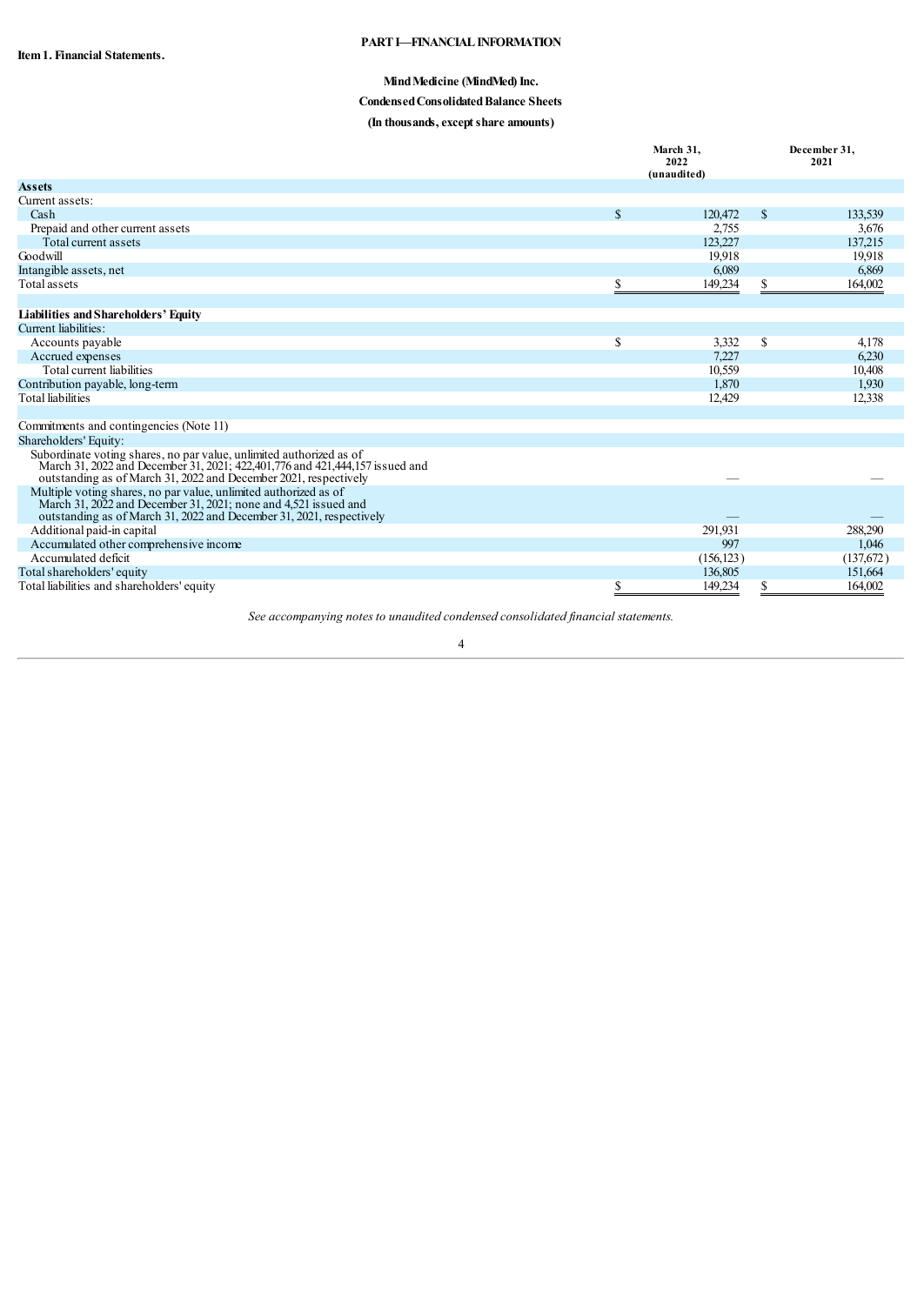# **MindMedicine (MindMed)Inc.**

**CondensedConsolidatedStatements ofOperations andComprehensive Loss**

# **(Unaudited)**

**(In thousands,exceptshare andper share amounts)**

|                                                   | For the<br><b>Three Months</b><br>Ended<br>March 31,<br>2022 |             | For the<br><b>Three Months</b><br>Ended<br>March 31,<br>2021 |
|---------------------------------------------------|--------------------------------------------------------------|-------------|--------------------------------------------------------------|
| Operating expenses:                               |                                                              |             |                                                              |
| Research and development                          | S                                                            | 10.241      | \$<br>6,813                                                  |
| General and administrative                        |                                                              | 8,264       | 7,035                                                        |
| Total operating expenses                          |                                                              | 18,505      | 13,848                                                       |
| Loss from operations                              |                                                              | (18,505)    | (13, 848)                                                    |
| Other income (expense):                           |                                                              |             |                                                              |
| Interest expense, net                             |                                                              | (27)        | (87)                                                         |
| Foreign exchange gain, net                        |                                                              | 45          |                                                              |
| Other income                                      |                                                              | 36          | 168                                                          |
| Total other income, net                           |                                                              | 54          | 89                                                           |
| Net loss                                          |                                                              | (18, 451)   | (13,759)                                                     |
| Other comprehensive gain/(loss):                  |                                                              |             |                                                              |
| (Loss)/gain on foreign currency translation       |                                                              | (49)        | 59                                                           |
| Comprehensive loss                                |                                                              | (18,500)    | (13,700)                                                     |
| Net loss per common share, basic and diluted      |                                                              | (0.04)      | (0.04)                                                       |
| Weighted-average common shares, basic and diluted |                                                              | 422,212,489 | 389,575,029                                                  |

*See accompanying notes to unaudited condensed consolidated financial statements.*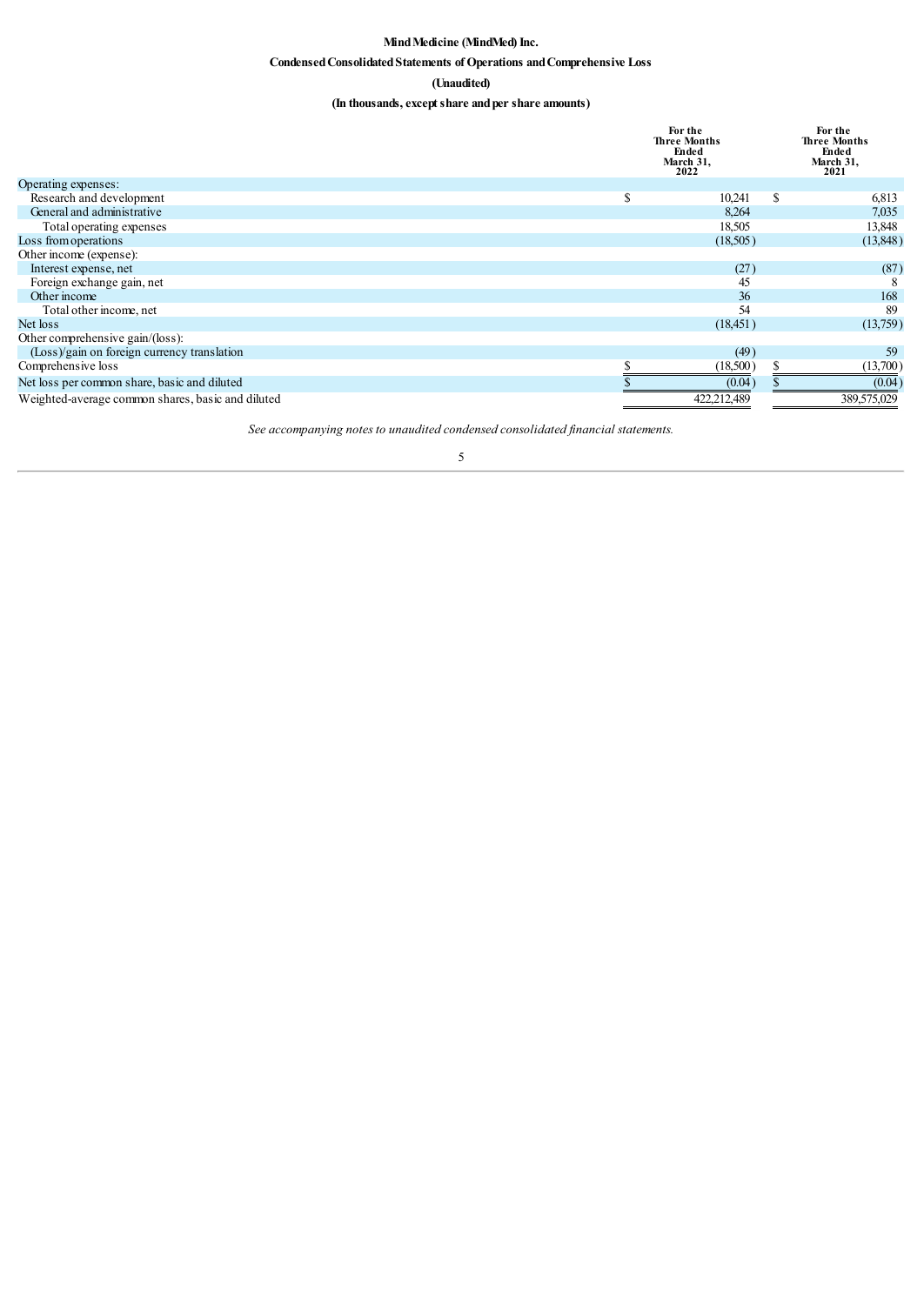# **MindMedicine (MindMed)Inc. CondensedConsolidatedStatements of Shareholders' Equity (Unaudited)**

**(In thousands,exceptshare amounts)**

<span id="page-6-0"></span>

|                                                                                   | <b>Subordinate Voting</b> |        | <b>Multiple Voting</b> |  |        |                                       |                        |                        |               |
|-----------------------------------------------------------------------------------|---------------------------|--------|------------------------|--|--------|---------------------------------------|------------------------|------------------------|---------------|
|                                                                                   | <b>Shares</b>             | Amount | <b>Shares</b>          |  | Amount | <b>Additional Paid-</b><br>In Capital | <b>Accumulated OCI</b> | Accumulated<br>Deficit | <b>Total</b>  |
| Balance, December 31, 2021                                                        | 421,444,157               |        | 4,521                  |  |        | 288,290                               | 1,046                  | (137,672)              | 151,664       |
| Multiple Voting Shares conversion to Subordinate<br>Voting Shares                 | 452,060                   |        | (4,521)                |  |        |                                       |                        |                        |               |
| Exercise of warrants                                                              | 187,851                   |        |                        |  |        | 118                                   |                        |                        | 118           |
| Exercise of stock options                                                         | 317,708                   |        |                        |  |        | 123                                   |                        |                        | 123           |
| Withholding taxes paid on vested restricted share<br>units                        |                           |        |                        |  |        | (407)                                 |                        |                        | (407)         |
| Stock-based compensation expense                                                  |                           | __     | __                     |  |        | 3,807                                 | __                     | __                     | 3,807         |
| Net loss and Comprehensive loss                                                   |                           |        |                        |  |        |                                       | (49)                   | (18, 451)              | (18,500)      |
| Balance, March 31, 2022                                                           | 422, 401, 776             |        |                        |  |        | 291,931                               | 997                    | (156, 123)             | 136,805       |
| Balance, December 31, 2020                                                        | 306,135,160               |        | 550,000                |  |        | 120,220                               | 284                    | (44, 636)              | 75,868        |
| Issuance of Subordinate Voting Shares and warrants<br>net of share issuance costs | 26,930,000                |        |                        |  |        | 82,113                                |                        |                        | 82,113        |
| Subordinate Voting Shares conversion to Multiple<br><b>Voting Shares</b>          | (3,500,000)               |        | 35,000                 |  |        |                                       |                        |                        |               |
| Issuance of Subordinate Voting Shares for vested<br>director compensation         | 622,435                   |        |                        |  |        | 66                                    |                        |                        | 66            |
| HealthMode acquisition                                                            |                           |        | 81,497                 |  |        | 27,159                                |                        |                        | 27,159        |
| Exercise of warrants                                                              | 4,228,880                 |        | $\sim$                 |  |        | 6,697                                 |                        |                        | 6,697         |
| Exercise of stock options                                                         | 4,519,879                 |        |                        |  |        | 1,178                                 |                        |                        | 1,178         |
| Stock-based compensation expense                                                  |                           | __     | __                     |  |        | 1,213                                 |                        | --                     | 1,213         |
| Net loss and Comprehensive loss                                                   |                           |        |                        |  |        |                                       | 59                     | (13,759)               | (13,700)      |
| Balance, March 31, 2021                                                           | 338,936,354               |        | 666,497                |  |        | 238,646                               | 343                    | (58,395)<br>- 5        | 180,594<br>-S |

*See accompanying notes to unaudited condensed consolidated financial statements.*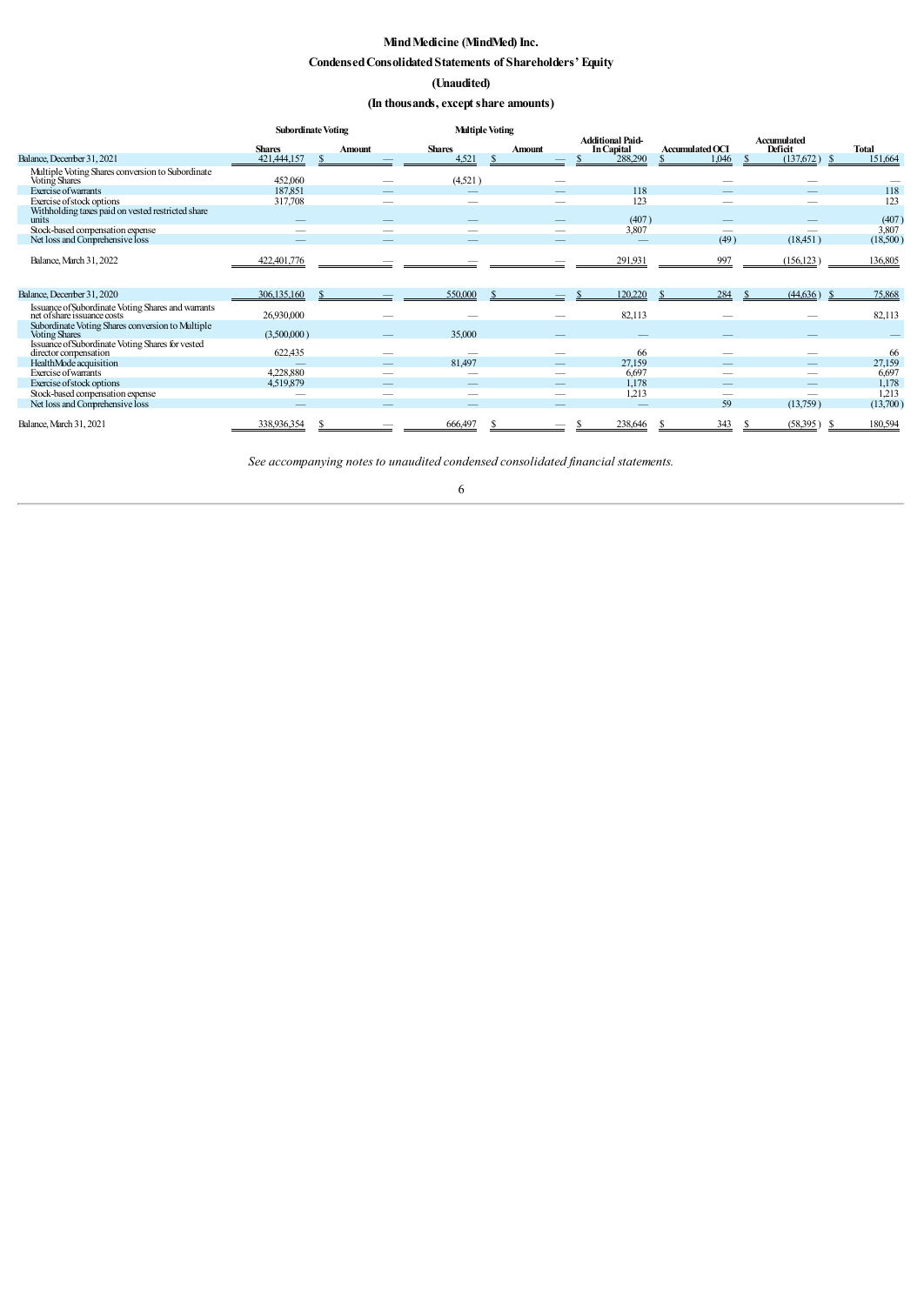# **MindMedicine (MindMed)Inc. CondensedConsolidatedStatements of Cash Flows (Unaudited) (In thousands)**

|                                                                             | For the<br><b>Three Months</b><br>Ended<br>March 31.<br>2022 |    | For the<br><b>Three Months</b><br>Ended<br>March 31.<br>2021 |
|-----------------------------------------------------------------------------|--------------------------------------------------------------|----|--------------------------------------------------------------|
| Cash flows from operating activities                                        |                                                              |    |                                                              |
| Net loss                                                                    | \$<br>(18, 451)                                              | S. | (13,759)                                                     |
| Adjustments to reconcile net loss to net cash used in operating activities: |                                                              |    |                                                              |
| Stock-based compensation                                                    | 3,792                                                        |    | 1,279                                                        |
| Amortization of intangible assets                                           | 780                                                          |    | 260                                                          |
| Changes in operating assets and liabilities:                                |                                                              |    |                                                              |
| Prepaid and other current assets                                            | 922                                                          |    | (732)                                                        |
| Accounts payable                                                            | (843)                                                        |    | 1,581                                                        |
| Accrued expenses                                                            | 994                                                          |    | 1,377                                                        |
| Contribution payable                                                        | (60)                                                         |    | (44)                                                         |
| Net cash used in operating activities                                       | (12,866)                                                     |    | (10,038)                                                     |
| Cash flows from investing activities                                        |                                                              |    |                                                              |
| Acquisition, net of cash acquired                                           |                                                              |    | (297)                                                        |
| Other investing activities                                                  |                                                              |    | (19)                                                         |
| Net cash used in financing activities                                       |                                                              |    | (316)                                                        |
| Cash flows from financing activities                                        |                                                              |    |                                                              |
| Proceeds from issuance of share capital, net of issuance costs              |                                                              |    | 82,113                                                       |
| Proceeds from exercise of warrants                                          | 118                                                          |    | 6,697                                                        |
| Proceeds from exercise of options                                           | 123                                                          |    | 1,178                                                        |
| Withholding taxes paid on vested restricted stock units                     | (407)                                                        |    |                                                              |
| Net cash (used in) provided by financing activities                         | (166)                                                        |    | 89,988                                                       |
| Effect of exchange rate changes on cash                                     | (35)                                                         |    | 313                                                          |
| Net (decrease) increase in cash                                             | (13,067)                                                     |    | 79,947                                                       |
| Cash, beginning of period                                                   | 133,539                                                      |    | 80,094                                                       |
| Cash, end of period                                                         | 120,472                                                      | S. | 160,041                                                      |

*See accompanying notes to unaudited condensed consolidated financial statements.*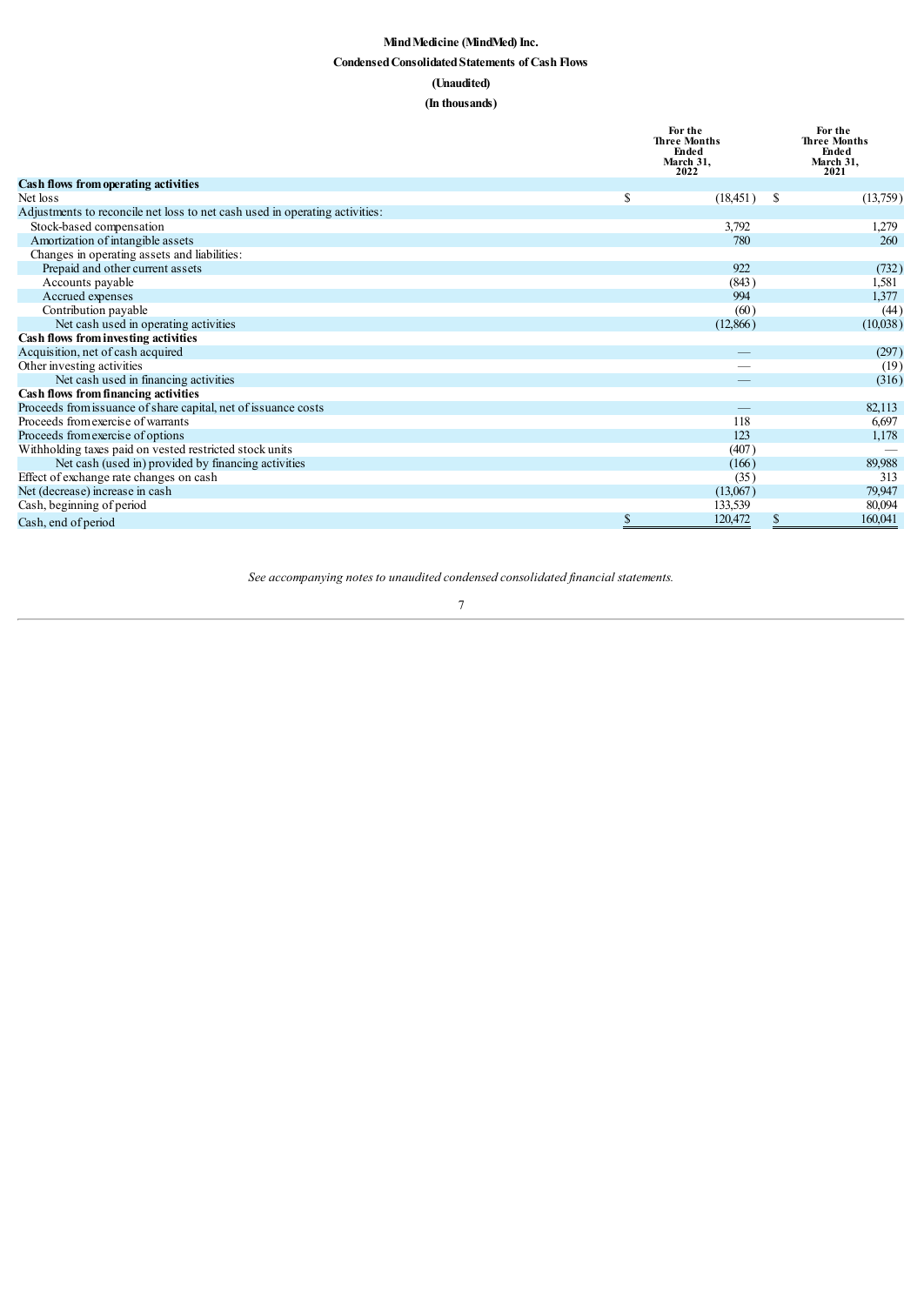# **MindMedicine (MindMed)Inc. Notes to Unaudited Condensed Consolidated Financial Statements**

## **(In thousands,exceptshare andper share amounts)**

# <span id="page-8-0"></span>**1.DESCRIPTIONOFTHEBUSINESS**

Mind Medicine (MindMed) Inc. (formerly Broadway Gold Mining Ltd.) (the "Company" or"MindMed") is incorporated under the laws of the Province of British Columbia. Its wholly owned subsidiaries, Mind Medicine, Inc. ("MindMed US"), HealthMode, Inc., MindMed Pty Ltd.,and MindMed GmbH,are incorporated in Delaware, Delaware, Australia and Switzerland respectively. Prior to February 27, 2020, the Company's operations were conducted through MindMed US.

MindMed US was incorporated on May 30, 2019. On February 27, 2020, MindMed US completed a reverse takeover transaction with Broadway Gold Mining Ltd. ("Broadway") by way ofa plan ofarrangement (the "Arrangement") which resulted in Broadway becoming the legal parent company of MindMed US. MindMed US is deemed to be the accounting acquirer in the reverse takeover transaction. The reverse takeover transaction was accounted foras a reverse recapitalization and Broadway was treated as the "acquired" company foraccounting purposes. The reverse takeover transaction was accounted as the equivalent of MindMed issuing stock for the net assets of Broadway, accompanied by a recapitalization. Accordingly, all historical financial information for all periods prior to the reverse takeover transaction are the consolidated financial statements of MindMed US,"as if" MindMed US is the predecessor to the Company. As a result, the consolidated balance sheets are presented as a continuance of MindMed US and the comparative figures presented are those of MindMed US.

MindMed is a clinical stage biopharmaceutical company developing novel products to treat brain health disorders, with a particular focus on psychiatry, addiction, pain and neurology. The Company's mission is to be the global leader in the development and delivery of treatments that unlock new opportunities to improve patient outcomes. The Company is developing a pipeline of innovative drug candidates, with and without acute perceptualeffects, targeting the serotonin, dopamine and acetylcholine systems. This specifically includes pharmaceutically optimized drug products derived from the psychedelic and empathogen drug classes including LSD, R(-)-MDMA and zolunicant, or 18-MC, a congener of ibogaine.

As of March 31, 2022, the Company had an accumulated deficit of \$156.1 million. Through March 31, 2022, all of the Company's financial support has primarily been provided by proceeds fromthe issuance of Subordinate Voting Shares and warrants to purchase Subordinate Voting Shares.

As the Company continues its expansion, it may seek additional financing and/orstrategic investments, however, there can be no assurance that any additional financing orstrategic investments will be available to the Company on acceptable terms, ifat all. Ifevents orcircumstances occursuch that the Company does not obtain additional funding, it will most likely be required to reduce its plans and/or certain discretionary spending, which could have a material adverse effect on the Company's ability to achieve its intended business objectives. The accompanying condensed consolidated financial statements do not include any adjustments that might be necessary if it were unable to continue as a going concern. Management believes that it has sufficient working capital on hand to fund operations through at least the next twelve months from the date of the issuance of these financial statements.

# **COVID-19**

The outbreak of the novelstrain ofcoronavirus, specifically identified as "COVID-19", has resulted in governments worldwide enacting emergency measures to combat the spread of the virus. These measures, which include the implementation of travel bans, self-imposed quarantine periods and social distancing, have caused material disruption to businesses globally resulting in an economic slowdown. Globalequity markets have experienced significant volatility and weakness. Depending on the length and severity of the pandemic, COVID-19 could impact the Company's operations, could cause delays relating to approval from the FDA and equivalent organizations in other countries, could postpone research activities, could impair the Company's ability to raise funds depending on COVID-19's effect on capital markets, and could affect logistics and the Company's ability to move materials in a timely manner to clinical trial sites or production of Good Manufacturing Practice ("GMP") materials (which availability of GMP materials may also impact clinical trial timelines).

To the knowledge of the Company's management as of the date hereof, COVID-19 does not present, at this time, any specific known impacts to the Company in relation to the Company's business objectives ormilestones related thereto. The Company relies on third parties to conduct and monitor the Company's pre-clinicalstudies and clinical trials. However, to the knowledge of Company's management, the ability of these third parties to conduct and monitor pre-clinical studies and clinical trials has not been and is not

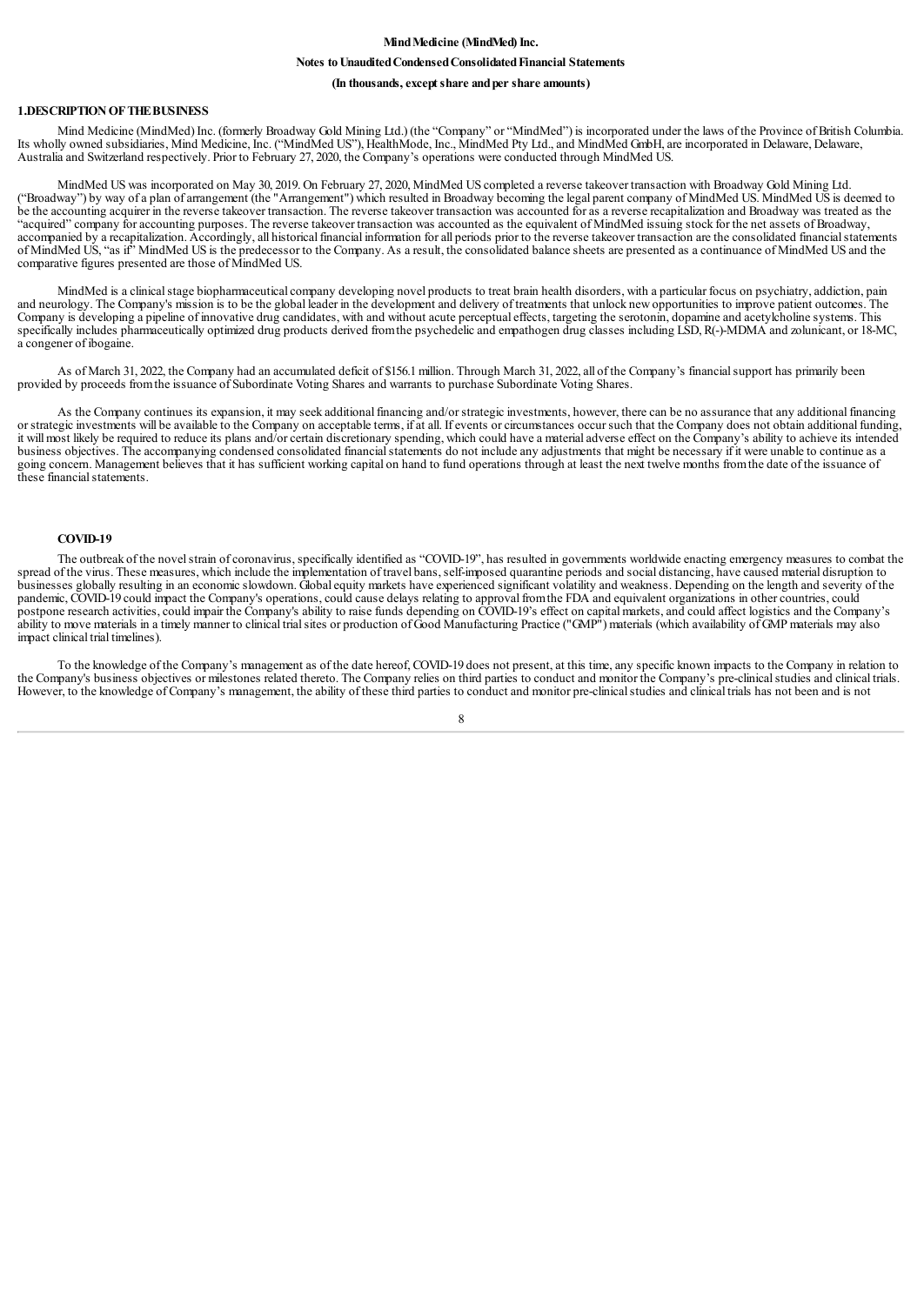anticipated to be impacted by COVID-19. The Company is not currently aware of any changes in laws, regulations or guidelines, including taxand accounting requirements, arising from COVID-19 which would be reasonably anticipated to materially affect the Company's business.

## **Emerging Growth Company Status**

The Company is an emerging growth company, as defined in the Jumpstart Our Business Startups Act of 2012 (the "JOBS Act"). Under the JOBS Act, emerging growth companies can delay adopting newor revised accounting standards issued subsequent to the enactment of the JOBS Act untilsuch time as those standards apply to private companies. The Company has elected to use the extended transition period forcomplying with newor revised accounting standards,and as a result of this election, the condensed consolidated financial statements may not be comparable to companies that comply with public company FASB standards' effective dates. The Company may take advantage of these exemptions up until the last day of the fiscal year following the fifth anniversary ofan offering orsuch earlier time that it is no longeran EGC.

# **2.BASIS OFPRESENTATIONANDSUMMARYOFSIGNIFICANTACCOUNTINGPOLICIES**

#### **Basis of Presentation**

The accompanying unaudited condensed consolidated financial statements should be read in conjunction with the audited financial statements and the related notes thereto for the year ended December 31, 2021, which are included in the Company's Annual Report on Form 10-K filed with the SEC. The Company's significant accounting policies are disclosed in the audited financial statements for the periods ended December 31, 2021 and 2020, included in the Company's Annual Report on Form 10-K. Since the date of those financial statements, there have been no changes to its significant accounting policies, except as noted below.

The accompanying condensed consolidated financialstatements have been prepared in conformity with generally accepted accounting principles in the United States of America ("U.S. GAAP"). Any reference in these notes to applicable guidance is meant to refer to the authoritative U.S. GAAP as found in the Accounting Standards Codification ("ASC") and as amended by Accounting Standards Updates of the Financial Accounting Standards Board ("FASB").

The preparation of financial statements in conformity with U.S. GAAP requires management to make a number of estimates and assumptions relating to the reporting of assets and liabilities and the disclosure ofcontingent assets and liabilities at the dates of the financialstatements and the reported amounts ofexpenses during the reporting periods. Actual results could differ fromthose estimates under different assumptions orconditions.

Intercompany balances and transactions, and any unrealized income and expenses arising from intercompany transactions, are eliminated in preparing the condensed consolidated financial statements.

#### **Foreign Currency**

The Company's reporting currency is the U.S. dollar. The Company's functional currency is the Canadian dollar ("CAD"). The local currency of the Company's foreign affiliates is generally their functional currency. Accordingly, the assets and liabilities of the foreign affiliates and the parent entity, are translated from their respective functional currency to U.S. dollars using fiscal year-end exchange rates, income and expense accounts are translated at the average rates in effect during the fiscal yearand equity accounts are translated at historical rates. Transactions denominated in currencies other than the functional currency are remeasured to the functional currency at the exchange rate on the transaction date. Monetary assets and liabilities denominated in currencies other than the functionalcurrency are remeasured at period-end using the period-end exchange rate.

### **Recent Accounting Pronouncements**

From time to time, new accounting pronouncements are issued by the Financial Accounting Standards Board ("FASB") or other standard setting bodies and adopted by the Company as of the specified effective date. Unless otherwise discussed, the impact of recently issued standards that are not yet effective will not have a material impact on the Company's financial position, results of operations, orcash flows upon adoption.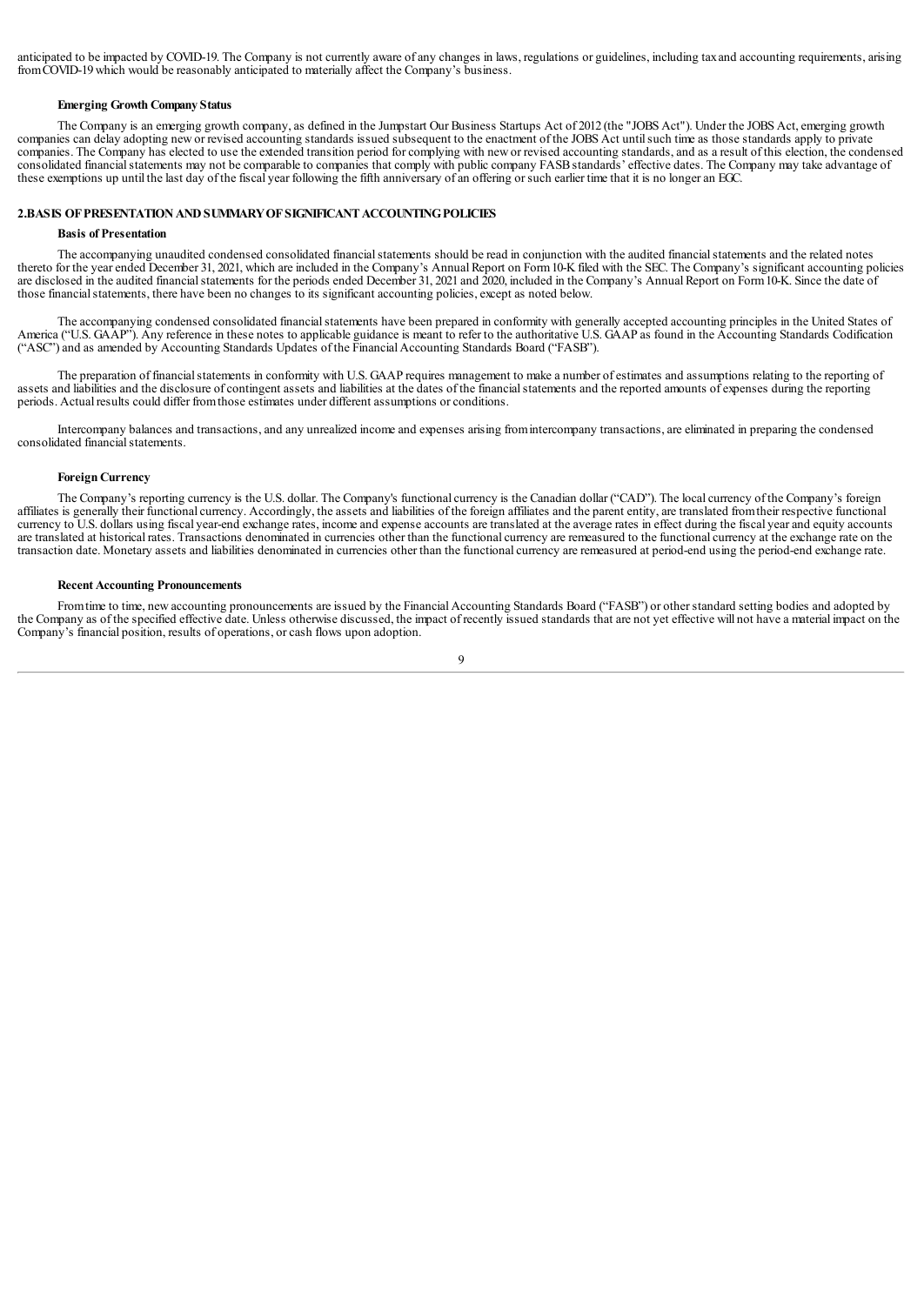In February 2016, the FASBissued Accounting Standards Update ("ASU") No. 2016-02, *Leases (Topic 842)*, which requires lessees to recognize the following forall leases (with the exception of short-termleases) at the commencement date: a lease liability, which is a lessee's obligation to make lease payments arising from a lease, measured on a discounted basis; and a right-of-use asset, which is an asset that represents the lessee's right to use, or control the use of, a specified asset for the lease term. In July 2018, the FASBissued ASU2018-11 to amend certain aspects of Topic 842. These amendments provide entities with an additional (and optional) transition method to adopt Topic 842. Under this transition method, an entity initially applies the transition requirements in Topic 842 at that Topic's effective date with the effects of initially applying Topic 842 recognized as a cumulative effect adjustment to the opening balance of retained earnings (or other components of equity or net assets, as appropriate) in the period of adoption. On April 8, 2020, the FASBchanged the effective date of this standard applicable to the Company as an emerging growth company to January 1, 2022. The Company adopted this standard effective January 1, 2022, the adoption had no impact on the consolidated financial statements.

# **3.ACQUISITIONS**

#### *HealthMode Acquisition*

On February 26, 2021 the Company acquired 100% of the issued and outstanding shares of HealthMode Inc. ("HealthMode"),a developer of technologies using Artificial Intelligence (AI)-enabled digital measurement to increase the precision and speed of clinical research and patient monitoring. The Company plans to utilize these technologies in its clinical trials to enhance the quality of the data that is collected during the Company's clinical trials.

The consideration paid for the acquisition of HealthMode was \$27.6million,and consisted of \$0.5million cash, 81,497Multiple Voting Shares (equivalent to 8,149,700 Subordinate Voting Shares), valued at approximately \$27.0 million based upon the closing price of the Company's Subordinate Voting Shares on the acquisition date, and \$0.1 million in stock options (33,619 stock options), which are convertible into Subordinate Voting Shares of the Company. The Company incurred acquisition costs of \$0.3million in connection with the acquisition, primarily related to legal, accounting, and other professional services, which were recorded to general and administrative expense in the accompanying condensed consolidated statements of operations and comprehensive loss.

The Company recognized this transaction as a business combination. The Company recognized approximately \$9.5million of identifiable finite-lived intangible assets and \$19.9 million of goodwill related to the acquisition of HealthMode. The identifiable finite-lived intangible assets are expected to be amortized over their useful lives which are estimated to be three years. The Company has made no adjustments to the purchase price during the measurement period.

Actualand pro forma results for this acquisition have not been presented as the financial impact to the Company's condensed consolidated statement of operations is not material.

The goodwill is attributable to the value of the assembled workforce, and the related expertise and developed business function. Further, the acquisition is expected to allowthe Company to streamline its product development processes. None of the goodwill is expected to be deductible for taxpurposes.

# **4.FAIRVALUEOFFINANCIALINSTRUMENTS**

The following table presents information about the Company's assets and liabilities measured at fair value on a recurring basis as of March 31, 2022 and the fair value hierarchy of the valuation techniques utilized. The Company classifies its assets and liabilities as either short- or long-term based on maturity and anticipated realization dates. The Company had no assets measured at fair value on a recurring basis as of March 31, 2022 or December 31, 2021.

|                                          | March 31, 2022 |         |  |                          |         |                          |  |              |
|------------------------------------------|----------------|---------|--|--------------------------|---------|--------------------------|--|--------------|
|                                          |                | Level 1 |  | Level 2                  | Level 3 |                          |  | <b>Total</b> |
| <b>Financial liabilities:</b>            |                |         |  |                          |         |                          |  |              |
| Directors' Deferred Share Unit Liability |                | 490     |  |                          |         |                          |  | 490          |
|                                          |                |         |  | December 31, 2021        |         |                          |  |              |
|                                          |                | Level 1 |  | Level 2                  | Level 3 |                          |  | <b>Total</b> |
| <b>Financial liabilities:</b>            |                |         |  |                          |         |                          |  |              |
| Directors' Deferred Share Unit Liability |                | 509     |  | $\overline{\phantom{a}}$ |         | $\overline{\phantom{a}}$ |  | 509          |
|                                          |                |         |  |                          |         |                          |  |              |

There were no transfers into or out of Level 1, Level 2, or Level 3 during the three months ended March 31, 2022 and the yearended December 31, 2021.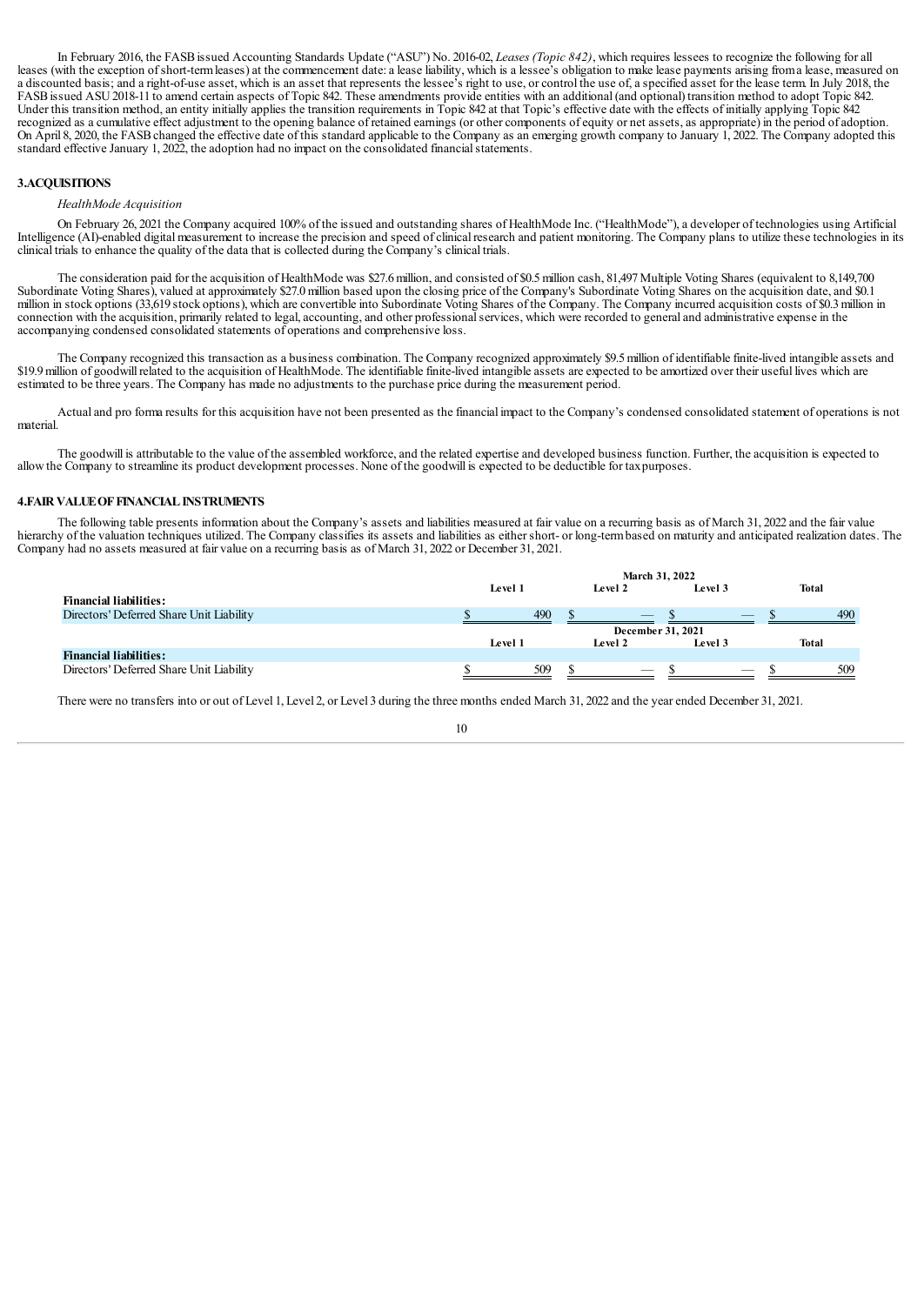# **5.GOODWILLANDINTANGIBLEASSETS, NET**

# *Goodwill*

During the three months ended March 31, 2022, the Company has made no additions to its outstanding goodwill. There were no triggering events identified, no indication of impairment of the Company's goodwill and long-lived assets, and no impairment charges recorded during the three months ended March 31, 2022 and 2021.

## *Intangible assets, net*

The following table summarizes the carrying value of the Company's intangible assets (in thousands):

|                              |                            |                                | March 31, 2022 |                             |  |                              |  |
|------------------------------|----------------------------|--------------------------------|----------------|-----------------------------|--|------------------------------|--|
|                              | Useful Lives<br>(in years) | <b>Gross Carrying</b><br>Value |                | Accumulated<br>Amortization |  | <b>Net Carrying</b><br>Value |  |
| Developed Technology         |                            | 9.485                          |                | (3,396)                     |  | 6,089                        |  |
| Total intangible assets, net |                            | 9,485                          |                | (3,396)                     |  | 6.089                        |  |

Developed technology has a remaining useful life of 2.0 years. Amortization expense included in research and development expense was \$0.8 million and \$0.3 million for the three months ended March 31, 2022 and 2021, respectively.

As of March 31, 2022, the expected future amortization expense for finite-lived intangible assets was as follows (in thousands):

|       | Period Ending March 31, | Amount       |
|-------|-------------------------|--------------|
| 2023  |                         | າ 107        |
| 2024  |                         | 2.962        |
| Total |                         | <b>0.089</b> |

# **6.ACCRUED EXPENSES**

At March 31, 2022 and December 31, 2021, accrued expenses consisted of the following (in thousands):

|                                          | March 31,<br>2022 | December 31,<br>2021 |
|------------------------------------------|-------------------|----------------------|
| Professional services                    | 1,696             | 2,313                |
| Accrued compensation                     | 3,685             | 2.295                |
| Accrued clinical and manufacturing costs | 1.071             | 906                  |
| Contribution payable                     | 730               | 713                  |
| Other payables                           | 45                |                      |
| Total accrued expenses                   | 7.227             | 6.230                |

# **7.SHAREHOLDERS' EQUITY**

Pursuant to the terms of the Arrangement, the Company's equity structure reflects the equity structure of Broadway (the accounting acquiree), including the equity interests Broadway issued to effect the combination. Accordingly, the equity structure of MindMed US (the accounting acquirer) is restated using the exchange ratio established in the Agreement to reflect the number ofshares of Broadway (the accounting acquiree) issued in the reverse takeover. On February 27, 2020,all outstanding Class Bcommon shares ("Class BShares"), Class Ccommon shares ("Class CShares")and Class Dcommon shares ("Class DShares") of MindMed US were exchanged for Class A common shares of MindMed US ("Class A Shares"), immediately following which all Class A Shares were exchanged, on a one-for-one basis (the "Exchange Ratio"), for Subordinate Voting Shares or Multiple Voting Shares (in the case of Multiple Voting Shares the exchange was on a one-for-one-hundred basis) of the Resulting Issuer ("Resulting Issuer Shares") on a post-Consolidation basis. Such Class A Shares were then cancelled pursuant to the Arrangement,and MindMed US issued 1,000 common shares to the Company as consideration for issuing the Resulting Issuer Shares to the former MindMed US shareholders.

# **Subordinate Voting Shares**

The Company is authorized to issue an unlimited number of Subordinate Voting Shares, which have no par value. As of March 31, 2022, the Company had issued and outstanding 422,401,776 shares of Subordinate Voting Shares.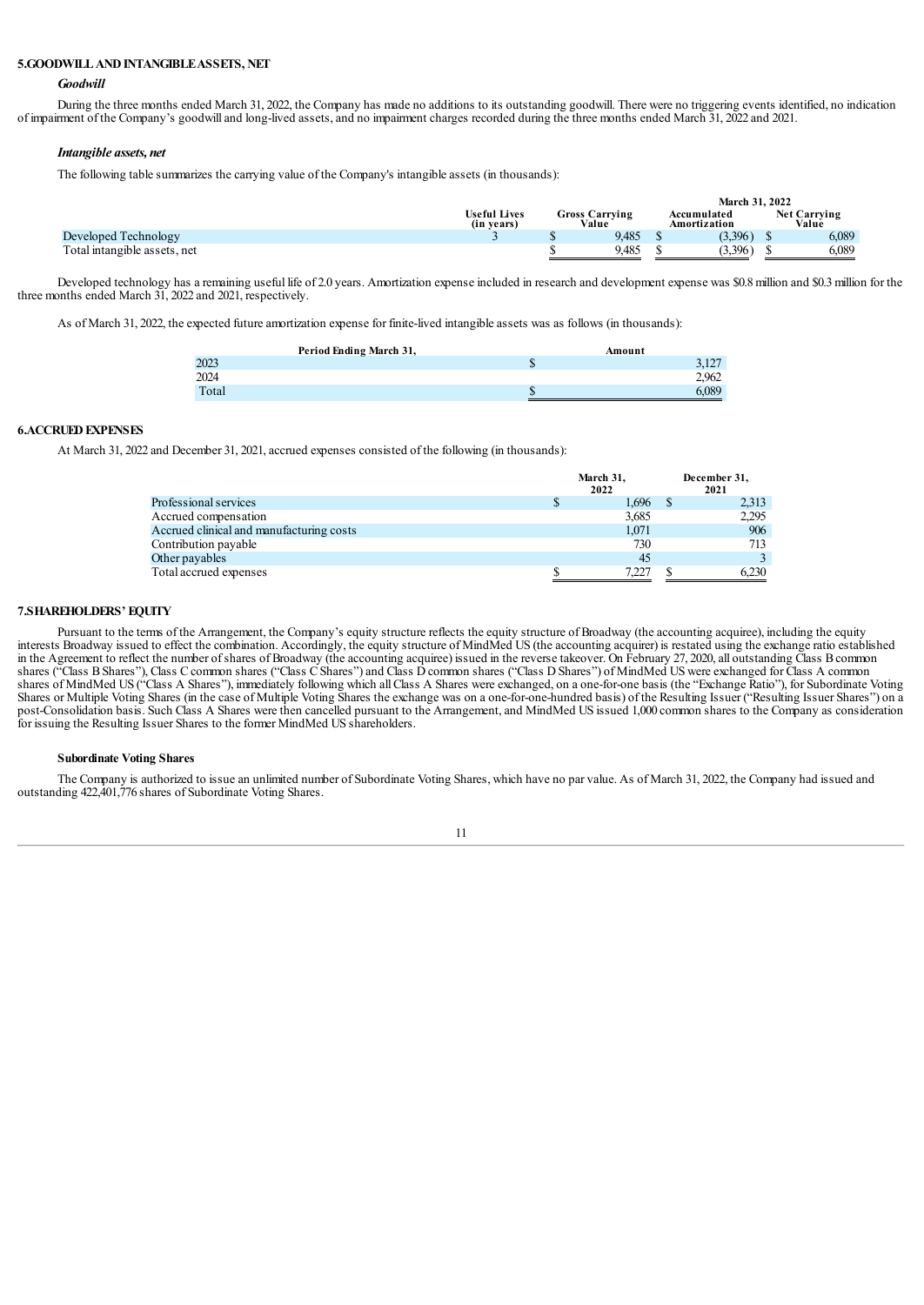*Voting Rights -* The holders of Subordinate Voting Shares are entitled to one vote foreach Subordinate Voting Share held. All holders of Subordinate Voting Shares are entitled to receive notice of any meeting of shareholders of the Company, and to attend, vote and speak at such meetings, except those meetings at which only holders of a specific class ofshares are entitled to vote separately as a class under the Business Corporations Act (British Columbia). A quorumfor the transaction of business at any meeting of shareholders is two persons present at the meeting, each of whomis entitled to vote at the meeting, and who hold or represent by proxy in the aggregate not less than 5% of the outstanding shares of the Company entitled to vote at the meeting.

# **Multiple Voting Shares**

The Company is authorized to issue an unlimited number of Multiple Voting Shares, which have no par value. As of March 31, 2022, the Company had no issued and outstanding Multiple Voting Shares.

# **Subordinate Voting Shares andMultiple Voting Shares Issued**

# *2022 Equity Transactions*

During the first quarter of 2022, holders of 4,521 Multiple Voting Shares exchanged their shares for 452,060 Subordinate Voting Shares.

# **8.WARRANTS**

# **Bought Deal Compensation andFinancing Warrants**

The belowtable represents the activity associated with the Company's outstanding equity classified Compensation and Financing warrants for the three months ended March 31, 2022:

|                                             | Compensation<br>Warrants | Financing<br>Warrants | Weighted<br><b>Average Exercise</b><br>Price (CADS) |
|---------------------------------------------|--------------------------|-----------------------|-----------------------------------------------------|
| Balance – December 31, 2021                 | 1.888.350                | 20.651.580            | 4.24                                                |
| Issued                                      |                          |                       |                                                     |
| Issued on exercise of compensation warrants |                          |                       |                                                     |
| Exercised                                   |                          | (187.851              | 0.79                                                |
| Balance – March 31, 2022                    | 1.888.350                | 20.463.729            | 4.27                                                |

The weighted average market fair value of shares purchased through warrant exercises during the three months ended March 31, 2022 was CAD\$1.43.

# **9.STOCK-BASEDCOMPENSATION**

# **Stock Incentive Plan**

*2020 Plan*

On February 27,2020, the Company adopted the MindMed StockOption Plan (the "Plan") to advance the interests of the Company by providing employees,contractors and directors of the Company a performance incentive forcontinued and improved service with the Company. The Plan sets out the framework for determining eligibility as wellas the terms ofany stock-based compensation granted. The plan was approved by the shareholders as part of the Arrangement and is authorized to issue 15% of the Company's outstanding Subordinate Voting Shares under the terms of the plan.

The fair value of options issued is estimated using the Black-Scholes-Merton option pricing model on the date of grant with the following assumptions: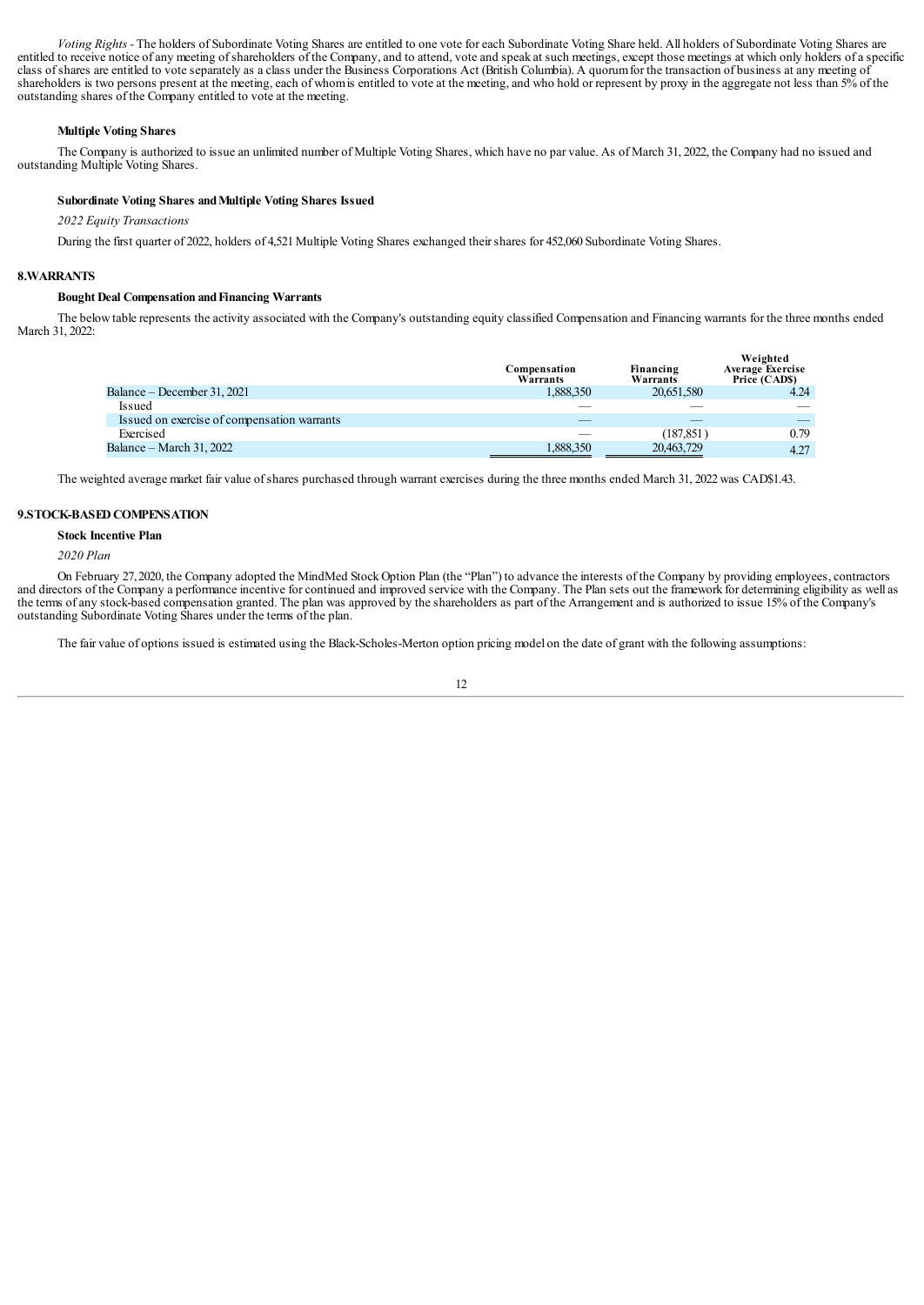|                         | For the<br><b>Three Months</b><br>Ended<br>March 31,<br>2022 | For the<br><b>Three Months</b><br>Ended<br>March 31,<br>2021 |
|-------------------------|--------------------------------------------------------------|--------------------------------------------------------------|
| Share price             | $$1.48 - 1.78$ CAD                                           | $$3.93 - 4.21$ CAD                                           |
| Expected volatility     | $97.1\% - 97.5\%$                                            | $91.8\% - 99.1\%$                                            |
| Risk-free rate          | $1.79\% - 2.26\%$                                            | $0.29\% - 0.34\%$                                            |
| Expected life           | $3.5 - 3.6$ years                                            | $3.0 - 3.5$ years                                            |
| Expected dividend yield | $0\%$                                                        | $0\%$                                                        |

The following table summarizes the Company's stock option activity:

|                                                  | <b>Number of Options</b> | Weighted Average<br><b>Exercise Price</b><br>(CAD\$) | <b>Weighted Average</b><br>Remaining<br><b>Contractual Life</b><br>(Years) | <b>Aggregate Intrinsic</b><br>Value<br>(CADS) |
|--------------------------------------------------|--------------------------|------------------------------------------------------|----------------------------------------------------------------------------|-----------------------------------------------|
| Options outstanding $-$ December 31, 2021        | 23,093,044               | 1.86                                                 | 3.8                                                                        | 13,610,348                                    |
| Issued                                           | 8.364.320                | 1.53                                                 |                                                                            |                                               |
| Exercised                                        | (317,708)                | 0.49                                                 |                                                                            | 365,677                                       |
| Forfeited                                        | (183, 478)               | 1.33                                                 |                                                                            |                                               |
| Expired                                          | (607.977)                | 2.84                                                 |                                                                            |                                               |
| Options outstanding – March 31, 2022             | 30,348,201               | 1.77                                                 | 4.1                                                                        | 9.487,123                                     |
| Options vested and exercisable at March 31, 2022 | 6.227.860                | 1.51                                                 | 4.0                                                                        | 4.427.752                                     |

The weighted average grant date fair value of options granted during the three months ended March 31, 2022 was CAD\$1.03. The aggregated fair value of options vested during the three months ended March 31, 2022 was \$3.8 million. The expense recognized related to options during the three months ended March 31, 2022 was \$2.1 million.

## **RestrictedShare Units**

The Company has adopted a Performance and Restricted Share Unit ("RSU") Plan to advance the interests of the Company by providing employees,contractors and directors of the Company a performance incentive forcontinued and improved service with the Company. The plan sets out the framework for determining eligibility as wellas the terms ofany stock-based compensation granted. The plan was approved by the shareholders as part of the Arrangement. The fair value has been estimated based on the closing price of the stock on the day prior to the grant.

|                           | <b>Number of RSUs</b> | Weighted Average<br>Grant Date Fair<br>Value |
|---------------------------|-----------------------|----------------------------------------------|
| Balance December 31, 2021 | 9,667,217             | 3.00                                         |
| Granted                   | 6.004.120             | 1.57                                         |
| Vested and unissued       | (1,577,437)           | 2.86                                         |
| Cancelled                 | (79,598)              | 2.06                                         |
| Balance March 31, 2022    | 14,014,302            | 2.41<br>¢                                    |

The fair market value of RSUs vested during the three months ended March 31, 2022 was \$1.9 million. The expense recognized related to RSUs during the three months ended March 31, 2022 was \$1.7 million.

# **Directors' DeferredShare Unit Plan**

# *2021 Plan*

On April 16, 2021 the Company adopted the MindMed Director's Deferred Share Unit Plan (the "DDSUPlan"). The DDSUPlan sets out a framework to grant non-executive directors DDSU's which are cash settled awards. The DDSU Plan states that the fair market value of one DDSU shall be equal to the volume weighted average trading price of a Subordinate Voting Share on the NEO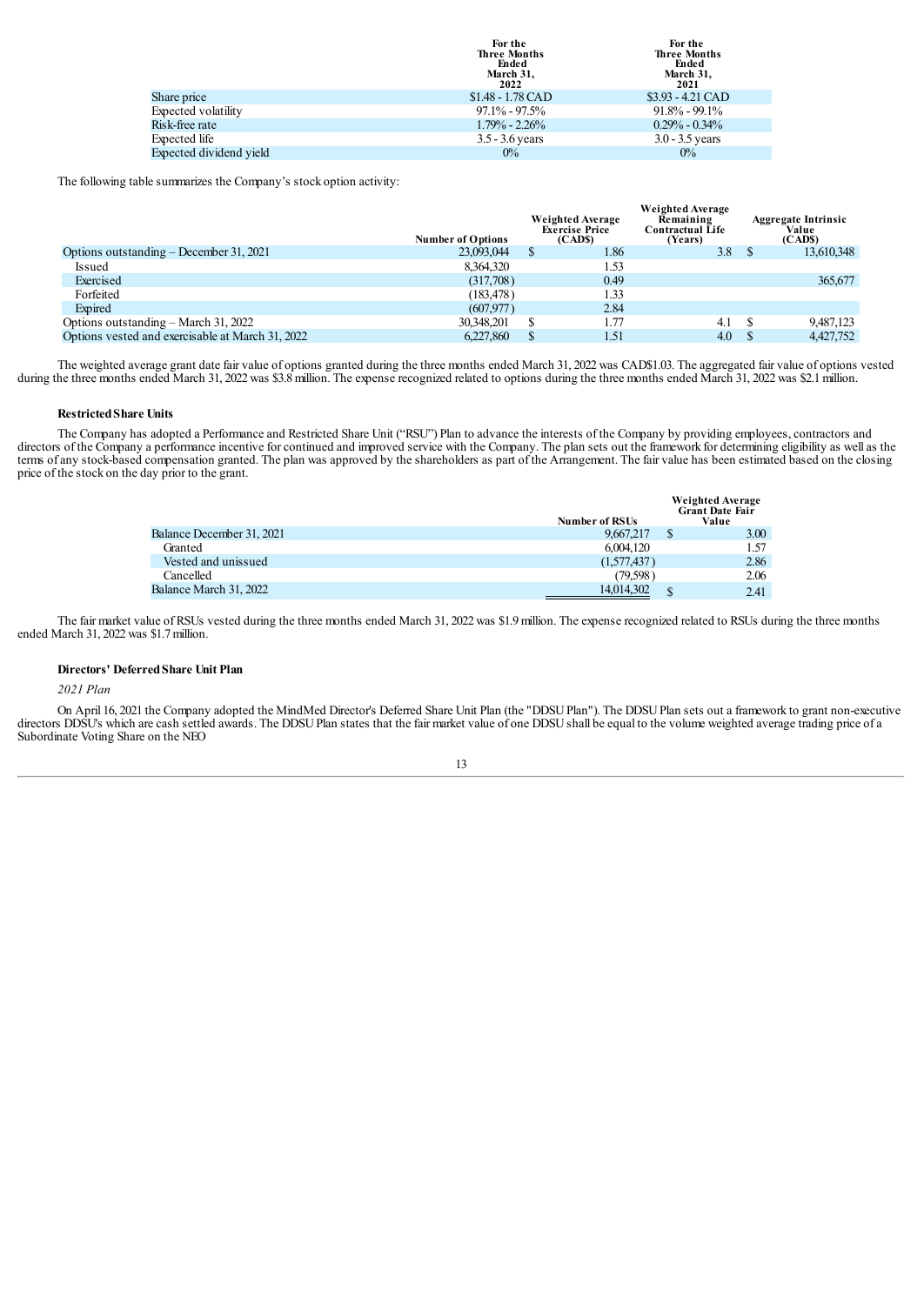Exchange for the five business days immediately preceding the valuation date. The DDSU's generally vest ratably over twelve months after grant and are settled within 90 days of the date the director ceases service to the Company.

|                           | <b>Number of DDSUs</b> |
|---------------------------|------------------------|
| Balance December 31, 2021 | 456.260                |
| Issued                    |                        |
| Settled                   |                        |
| Cancelled                 |                        |
| Balance March 31, 2022    | 456.260                |

For the three months ended March 31, 2022 a reversal of less than \$0.1 million of stock-based compensation expense was recognized relating to the revaluation of the vested DDSUs, recorded in generaland administrative expense in the accompanying condensed consolidated statements of operations and comprehensive loss. There were 441,041DDSUs vested as of March 31, 2022. The liability associated with the outstanding vested DDSU's was \$0.5million as of March 31, 2022 and was recorded to accrued expenses in the accompanying condensed consolidated balance sheets.

## **Stock-basedCompensation Expense**

Stock-based compensation expense for all equity arrangements for the three months ended March 31, 2022 and 2021 was as follows (in thousands):

|                                        | <b>Three Months Ended</b><br>March 31.<br>2022 | <b>Three Months Ended</b><br>March 31.<br>2021 |  |
|----------------------------------------|------------------------------------------------|------------------------------------------------|--|
| Research and development               | 2.005                                          | 341                                            |  |
| General and administrative             | 1.787                                          | 938                                            |  |
| Total share-based compensation expense | 3.792                                          | 270                                            |  |

As of March 31, 2022, there was approximately \$22.2million of total unrecognized stock-based compensation expense, related to unvested options granted to employees under the Company's stock option plan that is expected to be recognized overa weighted average period of 3.2 years. As of March 31, 2022, there was approximately \$24.1million of total unrecognized stock-based compensation expense, related to RSUs granted to employees under the Company's stock option plan that is expected to be recognized overa weighted average period of 3.2 years.

### **10.INCOMETAXES**

The Company's effective taxrate was 0% for the three months ended March 31, 2022 and 2021. The Company's effective rate is primarily driven by its jurisdictional earnings by location and a valuation allowance that eliminates the Company's global net deferred taxassets.

The Company assesses the realizability of its deferred taxassets at each balance sheet date based on available positive and negative evidence in order to determine the amount which is more likely than not to be realized and records a valuation allowance as necessary.

# **11.COMMITMENTS ANDCONTINGENCIES**

As of March 31, 2022, the Company has obligations to make future payments, representing significant research and development contracts and othercommitments that are known and committed in the amount of approximately \$31.5 million. Most of these agreements are cancelable by the Company with notice. These commitments include agreements related to the conduct of the clinical trials, sponsored research, manufacturing and preclinical studies.

The Company enters into research, development and license agreements in the ordinary course of business where the Company receives research services and rights to proprietary technologies. Milestone and royalty payments that may become due under various agreements are dependent on,among other factors,clinical trials, regulatory approvals and ultimately the successful development ofa newdrug, the outcome and timing of which are uncertain.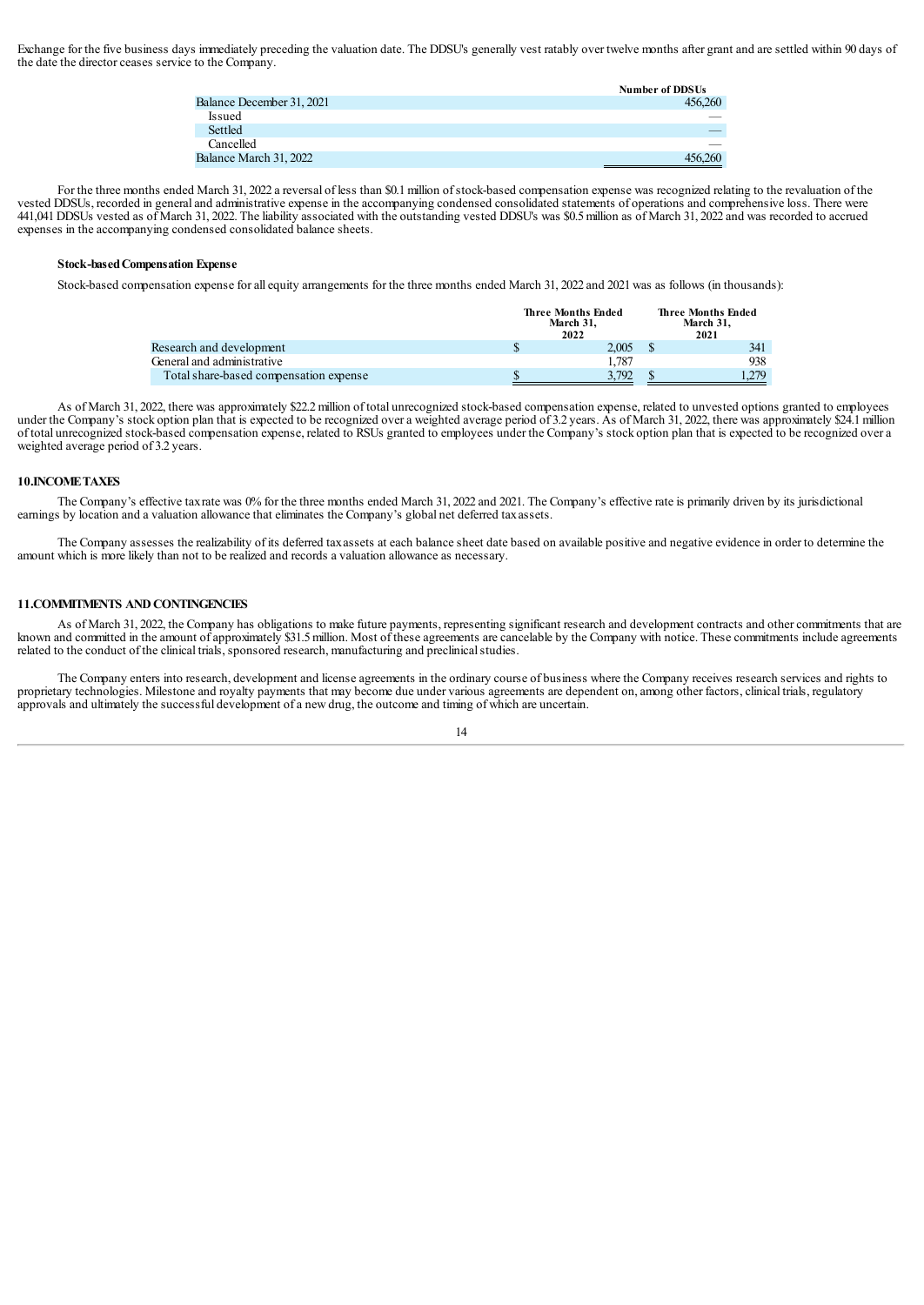The Company periodically enters into research and license agreements with third parties that include indemnification provisions customary in the industry. These guarantees generally require the Company to compensate the other party forcertain damages and costs incurred as a result ofclaims arising fromresearch and development activities undertaken by or on behalf of the Company. In some cases, the maximumpotentialamount of future payments that could be required under these indemnification provisions could be unlimited. These indemnification provisions generally survive termination of the underlying agreement. The nature of the indemnification obligations prevents the Company frommaking a reasonable estimate of the maximumpotentialamount it could be required to pay. Historically, the Company has not made any indemnification payments undersuch agreements and no amount has been accrued in the condensed consolidated financialstatements with respect to these indemnification obligations.

# **12.RELATED PARTY TRANSACTIONS**

The Company had no related party expenses during the three months ended March 31, 2022. The Company incurred legal fees of \$0.8million to companies controlled by a former director of the Company during the three months ended March 31, 2021.

As of March 31, 2022 and December 31, 2021, the Company had a nominalamount ofaccounts payable and accrued liabilities outstanding due to a company controlled by a former director.

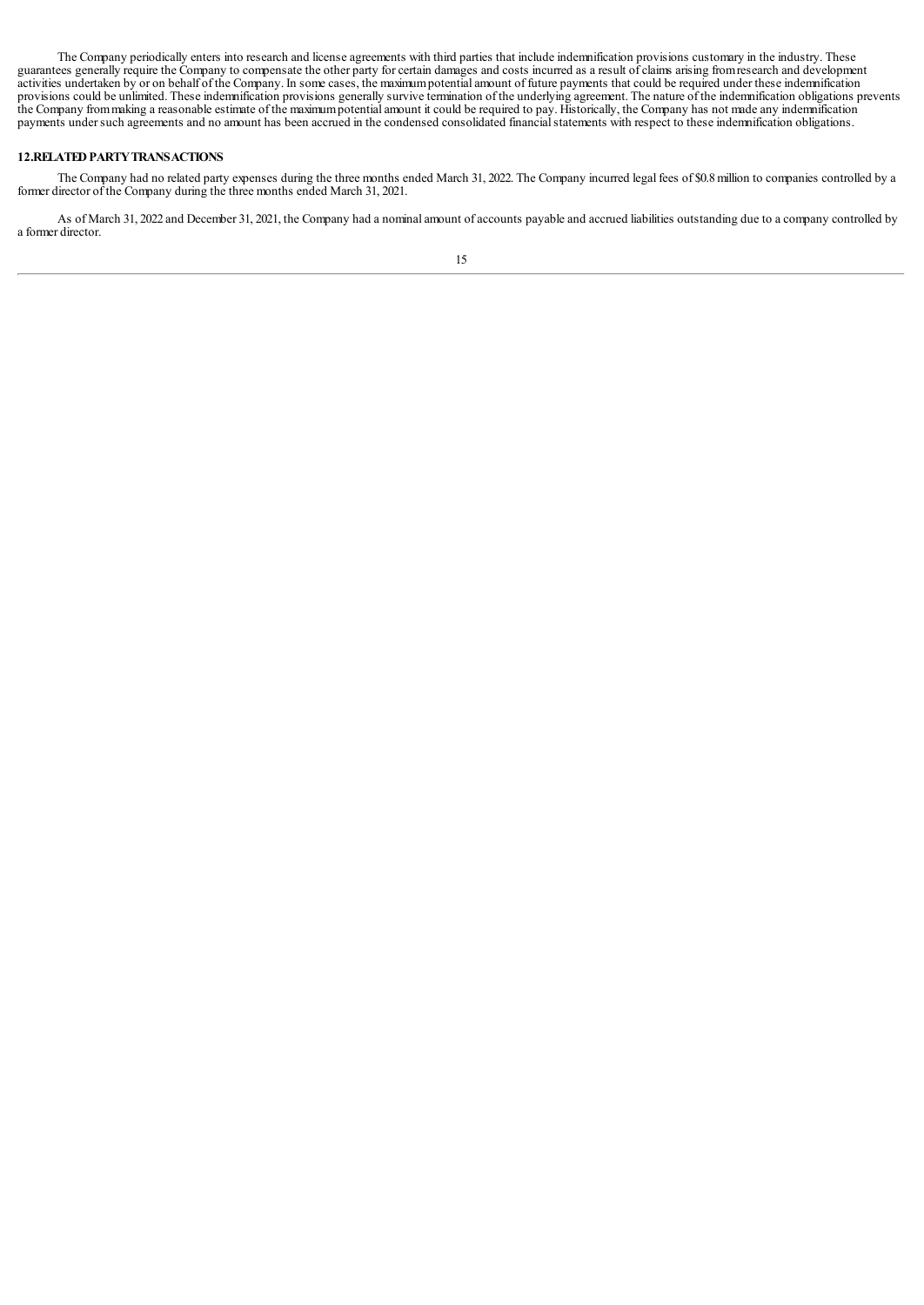### <span id="page-16-0"></span>**Item2. Management's Discussion andAnalysis of Financial Condition andResults ofOperations.**

The following discussion should be read in conjunction with the unaudited condensed consolidated financial statements and notes thereto included elsewhere in this Quarterly Report on Form 10-Q. This Quarterly Report on Form 10-Q, including the following sections, contains forward-looking statements. These statements are subject to risks and uncertainties that could cause actual results and events to differ materially from those expressed or implied by such forward-looking statements. For a detailed discussion of these risks and uncertainties, see Item 1A "Risk Factors" in our Annual Report on Form 10-K, as filed with the SEC on March 28, 2022. See also "Special Note Regarding Forward-Looking Statements." We caution the reader not to place undue reliance on these forward-looking statements, which reflect management's analysis only as of the date of this Quarterly Report. We undertake no obligation to update forward-looking statements, which reflect events or circumstances occurring after the date of this *Quarterly Report.*

Our U.S. GAAP accounting policies are referred to in Note 2 of the Condensed Consolidated Financial Statements as wellas the Consolidated Financial Statements included in our Annual Report on Form10-K. Allamounts are in United States dollars, unless otherwise indicated. References to "CAD\$" are to Canadian dollars.

#### **Overview**

We are a clinical stage biopharmaceutical company developing novel products to treat brain health disorders, with a particular focus on psychiatry, addiction, pain and neurology. Ourmission is to be the global leader in the development and delivery of treatments that unlock newopportunities to improve patient outcomes. We are developing a pipeline of innovative drug candidates, with and without acute perceptualeffects, targeting the serotonin, dopamine and acetylcholine systems. This specifically includes pharmaceutically optimized drug products derived fromthe psychedelic and empathogen drug classes including LSD, R(-)-MDMA and zolunicant, or 18-MC,a congener of ibogaine.

We were incorporated under the laws of the Province of British Columbia. Our wholly owned subsidiary, Mind Medicine, Inc. ("MindMed US") was incorporated in Delaware. Prior to February 27, 2020, our operations were conducted through MindMed US.

On February 26, 2021 the Company acquired 100% of the issued and outstanding shares of HealthMode Inc. ("HealthMode"),a developer of technologies using Artificial Intelligence (AI)-enabled digital measurement to increase the precision and speed of clinical research and patient monitoring. The Company plans to utilize these technologies in its clinical trials to enhance the quality of the data that is collected during the Company's clinical trials.

Since inception, we have incurred losses while advancing the research and development of our products and processes. Our net losses were \$18.5 million for the three months ended March 31, 2022, and \$13.8 million for the three months ended March 31, 2021. As of March 31, 2022, we had an accumulated deficit of \$156.1 million and cash of \$120.5 million

During the three months ended March 31, 2022, we continued to enhance the resources it requires to build our pipeline of opportunities. This included adding personnel and contract resources and ramping up the nonclinical aspects of our activities. In addition, considerable effort was directed towards employing a successful financing strategy.

## **Impact of COVID-19 Pandemic**

We continue to monitor the ongoing COVID-19 global pandemic, which has resulted in travel and other restrictions to reduce the spread of the disease. To date, we have not experienced any significant disruptions from the ongoing COVID-19 pandemic. All clinical and chemistry, manufacturing and control activities are currently active.

The safety, health and well-being of all patients, medical staff and our internal and external teams is paramount and is our primary focus. As the pandemic and its resulting restrictions evolve in jurisdictions across the country, we are aware that the potentialexists for further disruptions to our projected timelines. We are in close communication with ourclinical teams and key vendors and are prepared to take action should the pandemic worsen and impact our business in the future.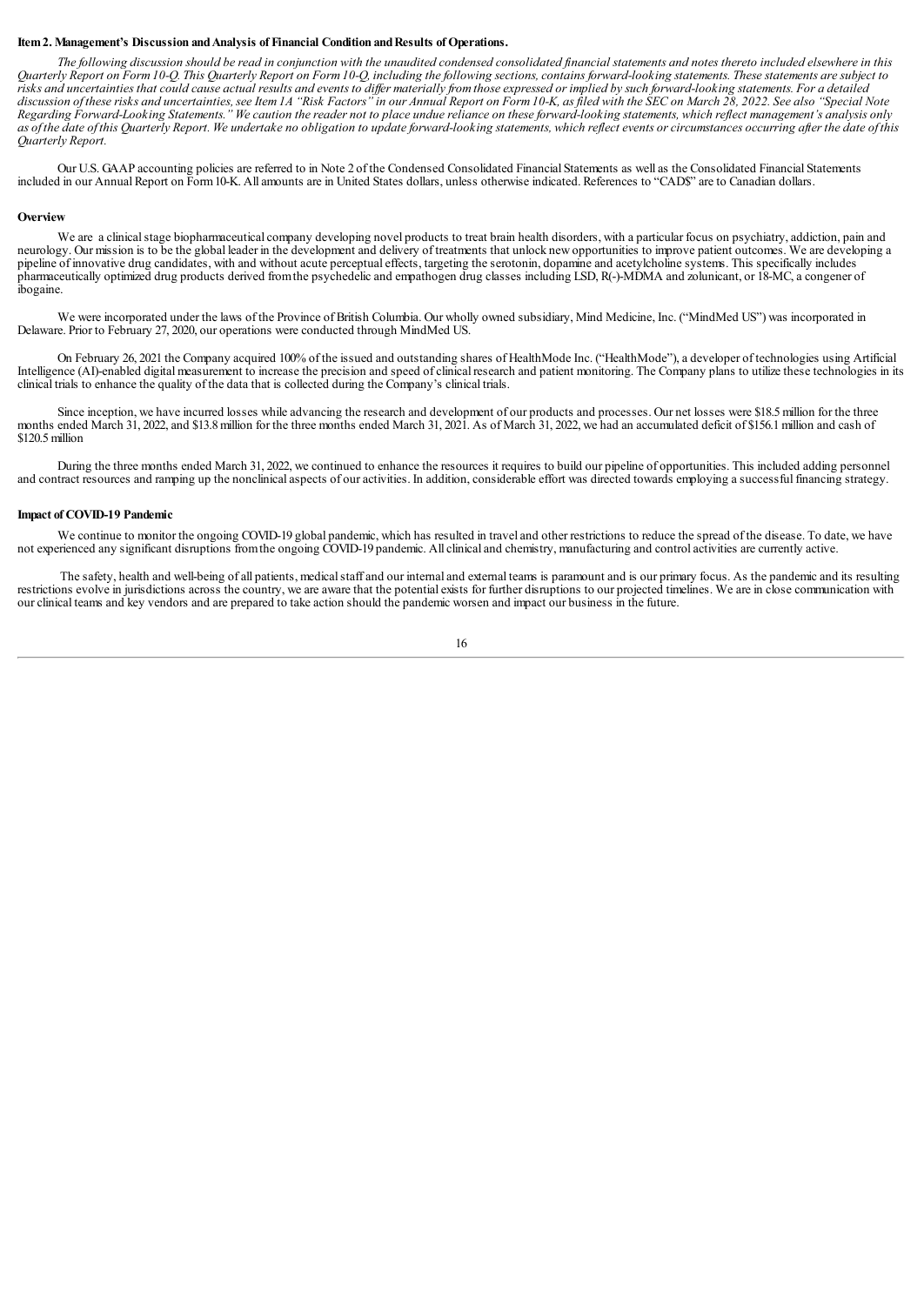## **Components** of Operating Results

# *Operating Expenses*

#### *Research and Development*

To date, our resources have focused primarily on the development of our MM-120 and MM-110 programs and the commencement of related clinicalactivities. We have commenced clinical studies and have funded data and study acquisitions and acquired the materials required to supply our studies.

Research and development expenses account fora significant portion of our operating expenses. Research and development expenses consist primarily of direct and indirect costs incurred for the development of our product candidates, as follows:

•payroll,consulting and benefits expenses;

•licensing fees;

•manufacturing costs to produce clinical trial materials;

•clinical research costs associated with discovery, preclinicaland clinical testing of our product candidates;

•data and study acquisition cost;

•allocated operationalexpenses, which include direct orallocated expenses for Information Technologies and Human Resources; and

•other costs.

We may also incur in-process research and development expense as we acquire or in-license assets fromother parties. Technology acquisitions are expensed orcapitalized based upon the asset achieving technological feasibility in accordance with management's assessment regarding the ultimate recoverability of the amounts paid and the potential foralternative future use. Acquired in-process research and development costs that have no alternative future use are immediately expensed.

#### *General and Administrative*

General and administrative expenses consist primarily of compensation costs, including stock-based compensation, for executive management and administrative employees, including finance and accounting, legal, human resources and other offices supporting administrative functions, professionalservices fees, insurance expenses and allocated expenses.

We expect our general and administrative expenses to increase substantially for the foreseeable future as we continue to support our research and development activities, growour business and, ifany of our product candidates receive marketing approval,commercialization activities. We also expect to increase the size of ouradministrative function and facility costs to support the growth of our business.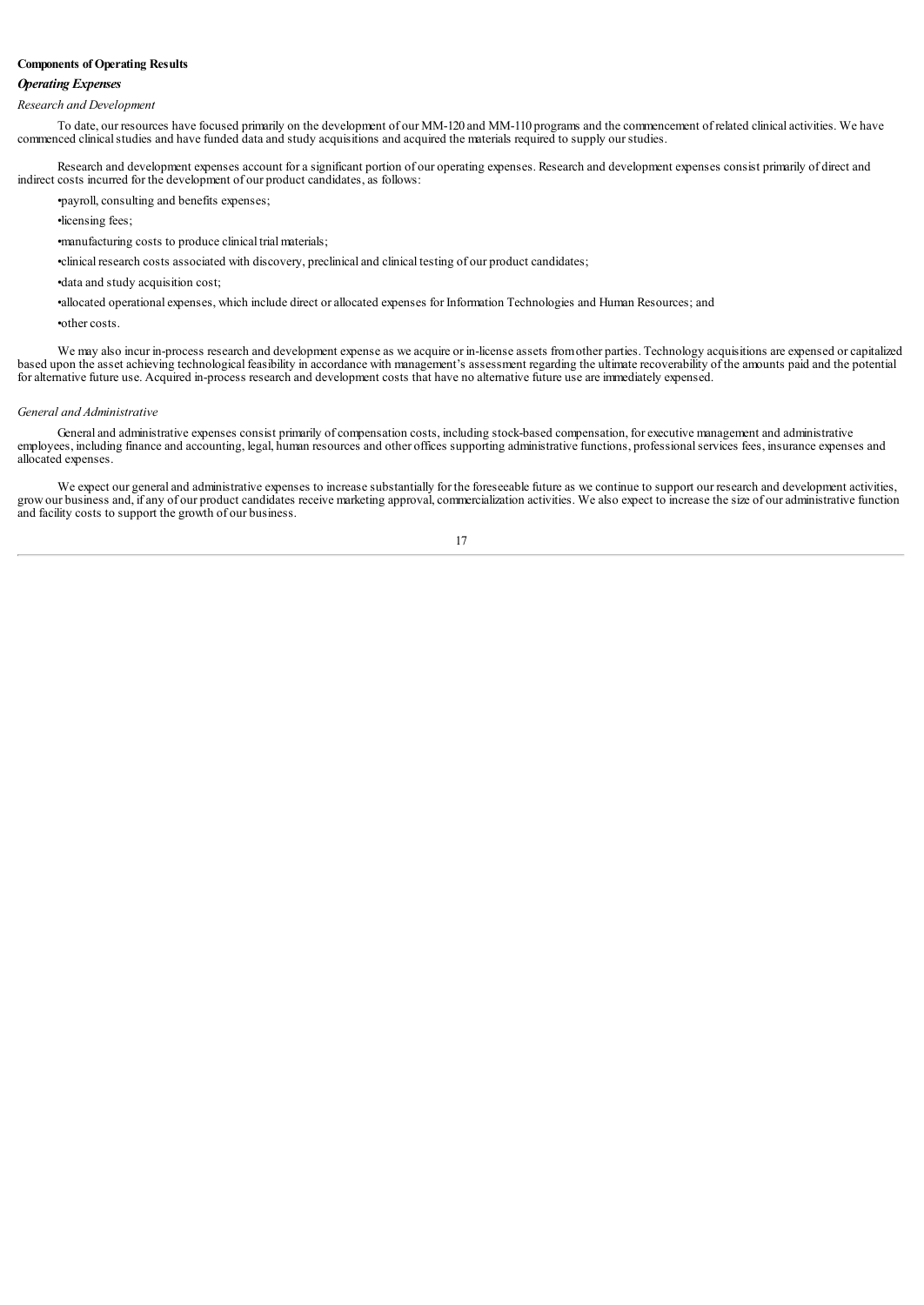# **Results** of Operations

# *Comparison ofthe Three Months Ended March 31, 2022 and 2021*

The following tables summarize our results of operations for the periods presented (in thousands):

|                                             |    | For the<br><b>Three Months</b><br>Ended<br>March 31,<br>2022 |    | For the<br><b>Three Months</b><br>Ended<br>March 31,<br>2021 |    | Change  | $\frac{0}{0}$<br>Change |
|---------------------------------------------|----|--------------------------------------------------------------|----|--------------------------------------------------------------|----|---------|-------------------------|
| Operating expenses:                         |    |                                                              |    |                                                              |    |         |                         |
| Research and development                    | ъ  | 10,241                                                       | \$ | 6,813                                                        | \$ | 3,428   | 50%                     |
| General and administrative                  |    | 8,264                                                        |    | 7,035                                                        |    | 1,229   | 17%                     |
| Total operating expenses                    |    | 18,505                                                       |    | 13,848                                                       |    | 4,657   | 34%                     |
| Loss from operations                        |    | (18,505)                                                     |    | (13, 848)                                                    |    | (4,657) | 34%                     |
| Other income (expense):                     |    |                                                              |    |                                                              |    |         |                         |
| Interest expense, net                       |    | (27)                                                         |    | (87)                                                         |    | 60      | $-69%$                  |
| Foreign exchange gain, net                  |    | 45                                                           |    | 8                                                            |    | 37      | *                       |
| Other income                                |    | 36                                                           |    | 168                                                          |    | (132)   | $-79%$                  |
| Total other income, net                     |    | 54                                                           |    | 89                                                           |    | (35)    | $-39%$                  |
| Loss before income taxes                    |    | (18, 451)                                                    |    | (13,759)                                                     |    | (4,692) | 34%                     |
| Income taxes                                |    |                                                              |    |                                                              |    |         | $100\%$                 |
| Net loss                                    | \$ | $(18,451)$ \$                                                |    | $(13,759)$ \$                                                |    | (4,692) | 34%                     |
| Other comprehensive gain/(loss):            |    |                                                              |    |                                                              |    |         |                         |
| (Loss)/gain on foreign currency translation |    | (49)                                                         |    | 59                                                           |    | (108)   | $-183%$                 |
| Comprehensive loss                          |    | (18,500)                                                     | S. | (13,700)                                                     | S  | (4,800) | 35%                     |
| * Represents a change greater than 300%     |    |                                                              |    |                                                              |    |         |                         |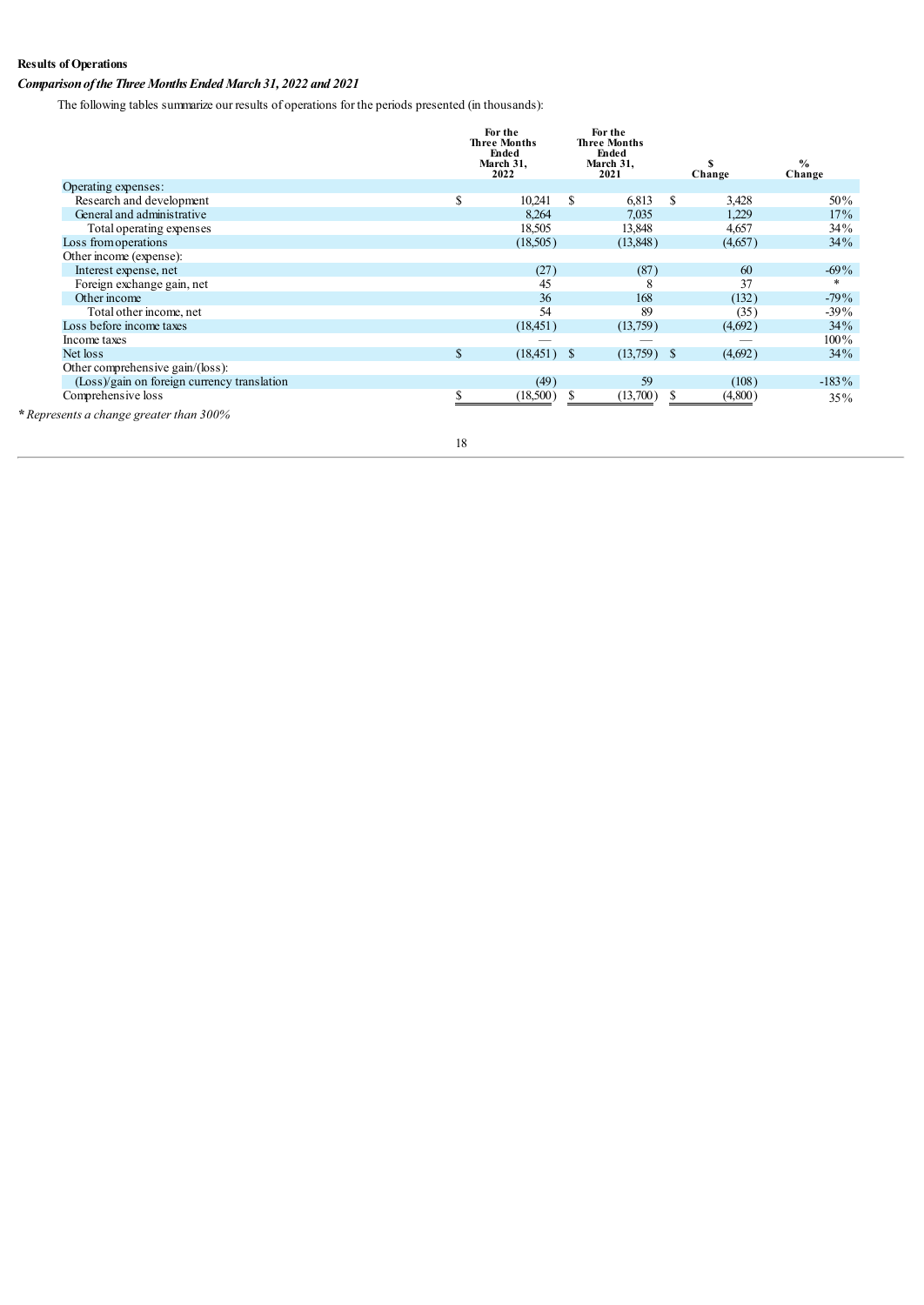# *Operating Expenses*

*Research and Development (in thousands):*

|                                         | For the<br><b>Three Months</b><br>Ended<br>March 31,<br>2022 |    | For the<br><b>Three Months</b><br>Ended<br>March 31.<br>2021 | Change  | $\frac{0}{0}$<br>Change |
|-----------------------------------------|--------------------------------------------------------------|----|--------------------------------------------------------------|---------|-------------------------|
| External Costs                          |                                                              |    |                                                              |         |                         |
| MM-120 research program                 | 1,862                                                        | -S | 468                                                          | 1,394   | 298%                    |
| MM-110 research program                 | 682                                                          |    | 2.027                                                        | (1,345) | $-66\%$                 |
| External R&D collaborations             | 1.224                                                        |    | 1.432                                                        | (208)   | $-15\%$                 |
| Preclinical and other programs          | 1,509                                                        |    | 2,317                                                        | (808)   | $-35\%$                 |
| Total external costs                    | 5,277                                                        |    | 6.244                                                        | (967)   | $-15\%$                 |
| <b>Internal Costs</b>                   | 4.964                                                        |    | 569                                                          | 4,395   | $\ast$                  |
| Total research and development expenses | 10,241                                                       |    | 6,813                                                        | 3,428   | 50%                     |

*\* Represents a change greater than 300%*

Research and development expenses increased by \$3.4million, for the three months ended March 31, 2022 compared to the three months ended March 31, 2021. The increase was primarily due to \$4.4 million of internal expenses related to compensation costs for additional headcount of \$2.0 million and an increase in non-cash expenses of \$1.7 million ofstock-based compensation expenses. This increase was primarily offset by a decrease in externalspending of \$0.8million related to our preclinicaland other programs.

# *General and Administrative*

Generaland administrative expenses increased by \$1.2million, for the three months ended March 31, 2022 compared to the three months ended March 31, 2021. The increase was primarily due to an increase of \$0.9million in non-cash stock-based compensation expenses. Othercontributors to the increase included higher professionalservices including accounting,audit, legal,compliance, directorand officer insurance,and investorand public relations and personnelcosts to support the growth of the company.

# **Other Income (Expense)**

# *Interest Income (Expense), Net*

Interest expense, net decreased by a nominalamount for the three months ended March 31, 2022 compared to the three months ended March 31, 2021.

# *Foreign Exchange Gain, Net*

Foreign exchange gain increased by a nominalamount for the three months ended March 31, 2022 compared to the three months ended March 31, 2021.

## *Other Income*

Other income was decreased by \$0.1million for the three months ended March 31, 2022 compared to the three months ended March 31, 2021 primarily due to a decrease in branded merchandise sales.

# **Liquidity andCapital Resources**

# *Sources of Liquidity*

Since inception, we have financed our operations primarily fromthe issuance ofequity. Our primary capital needs are for funds to support ourscientific research and development activities including staffing, manufacturing, preclinical studies, clinical trials, administrative costs and for working capital.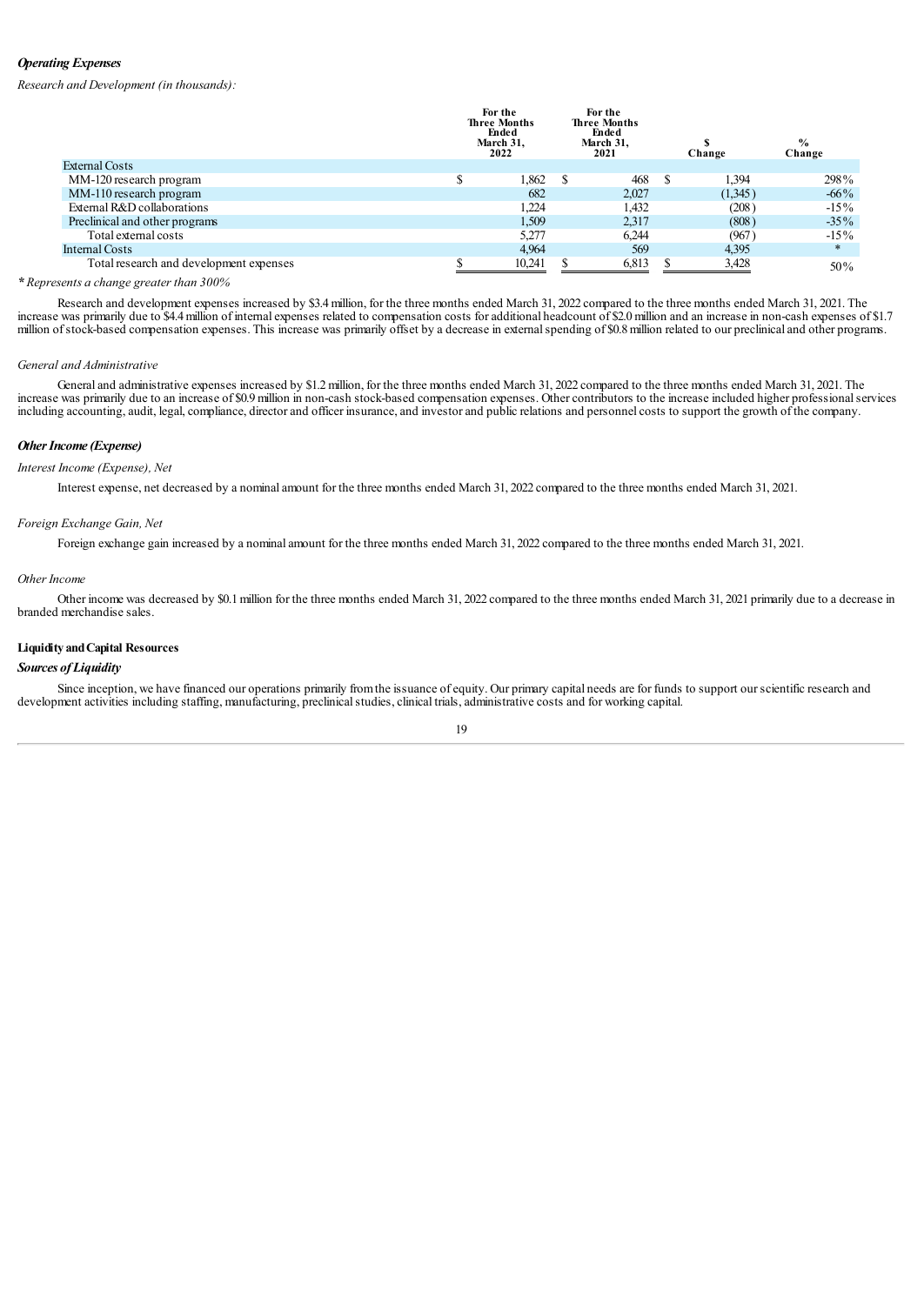We have experienced operating losses and cash outflows from operations since inception and will require ongoing financing in order to continue our research and development activities and we have not earned any revenue or reached successful commercialization of our products. Our future operations are dependent upon our ability to finance our cash requirements which will allow us to continue our research and development activities and the commercialization of our products. There can be no assurance that we will be successful in continuing to finance our operations.

On January 7, 2021, we completed a bought deal financing resulting in the issuance of 20,930,000 units of the Company at a price per unit of CAD\$4.40 (\$3.47) for gross proceeds of \$72.6million. Each unit comprised one Subordinate Voting Share of the Company and one-half of one Subordinate Voting Share financing warrant (each whole warrant, a "January Warrant"). Each January Warrant entitles the holder thereof to purchase one Subordinate Voting Share at an exercise price of CAD\$5.75 (\$4.53) until January 7, 2024. Also, in connection with this transaction, the Company issued 1,255,800 compensation warrants to its underwriter.

On March 9, 2021, we completed a private placement bought deal financing resulting in the issuance of 6,000,000 units of the Company at a price per unit of CAD\$3.25 (\$2.57) for gross proceeds of \$15.4million. Each unit was comprised of one Subordinate Voting Share of the Company and one-half of one Subordinate Voting Share financing warrant (each whole warrant,a "March Warrant"). Each March Warrant entitles the holder thereof to purchase one Subordinate Voting Share at an exercise price of CAD\$4.40 (\$3.48) untilMarch 9, 2024. Also, in connection with this transaction, the Company issued 360,000 compensation warrants to its underwriter.

Our cash and working capital as at March 31, 2022 were \$120.5 million and \$112.7 million, respectively.

#### *Future Funding Requirements*

To date, we have not generated any revenue. We do not expect to generate any meaningful revenue unless and untilwe obtain regulatory approval ofand commercialize any of our product candidates, and we do not know when, or if at all, that will occur. We will continue to require substantial additional capital to develop our product candidates and fund operations for the foreseeable future. Moreover, we expect ourexpenses to increase in connection with our ongoing activities, particularly as we continue the development of and seek regulatory approvals for our product candidates. Further, we are subject to all the risks incident in the development of new pharmaceutical products, and development of new pharmaceutical products, we may encounter unforeseen expenses, difficulties, complications, delays and other unknown factors that may harmour business. Our expenses will increase if, and as, we:

•advance our product candidates through preclinical and clinical development;

•seek regulatory approvals forany product candidates that successfully complete clinical trials;

•seek to discoverand develop additional product candidates;

•establish a sales, marketing, medicalaffairs and distribution infrastructure to commercialize any product candidates for which we may obtain marketing approvaland intend to commercialize on our own or jointly;

•expand our operational, financialand management systems and increase personnel, including personnel to support our development, manufacturing and commercialization efforts and our operations as a public company;

We expect our current cash will be sufficient to fund our current 2022 and 2023 operating plan and will extend our cash runway into 2024. However, our forecast of the period of time through which our financial resources will be adequate to support our operations is a forward-looking statement that involves risks and uncertainties, and actual results could vary materially. In order to complete the development of our product candidates and to build the sales, marketing and distribution infrastructure that we believe will be necessary to commercialize our product candidates, if approved, we will require substantial additional funding. Until we can generate a sufficient amount of revenue from the commercialization of our product candidates, we may seek to raise any necessary additionalcapital through the sale ofequity, debt financings or othercapitalsources, which could include income fromcollaborations, strategic partnerships ormarketing, distribution or licensing arrangements with third parties or fromgrants. To the extent that we raise additional capital through the sale of equity or convertible debt securities, the ownership interest of our shareholders will be or could be diluted, and the terms of these securities may include liquidation or other preferences that adversely affect the rights of ourshareholders. Debt financing and preferred equity financing, ifavailable, may involve agreements that include covenants limiting or restricting ourability to take specific actions, including restricting our operations and limiting ourability to incur liens, issue additional debt, pay dividends, repurchase our Subordinate Voting Shares, make certain investments orengage in merger,consolidation, licensing orasset sale transactions. If we raise funds through collaborations, strategic partnerships and othersimilararrangements with third parties, we may be required to grant rights to develop and market product candidates that we would otherwise prefer to develop and market ourselves. We may be unable to raise additional funds or to enter into such agreements orarrangements on favorable terms, or at all. If we are unable to raise additional funds when needed, we may be required to delay, reduce or eliminate our product development or future commercialization efforts. We have based our projections of operating capital requirements on our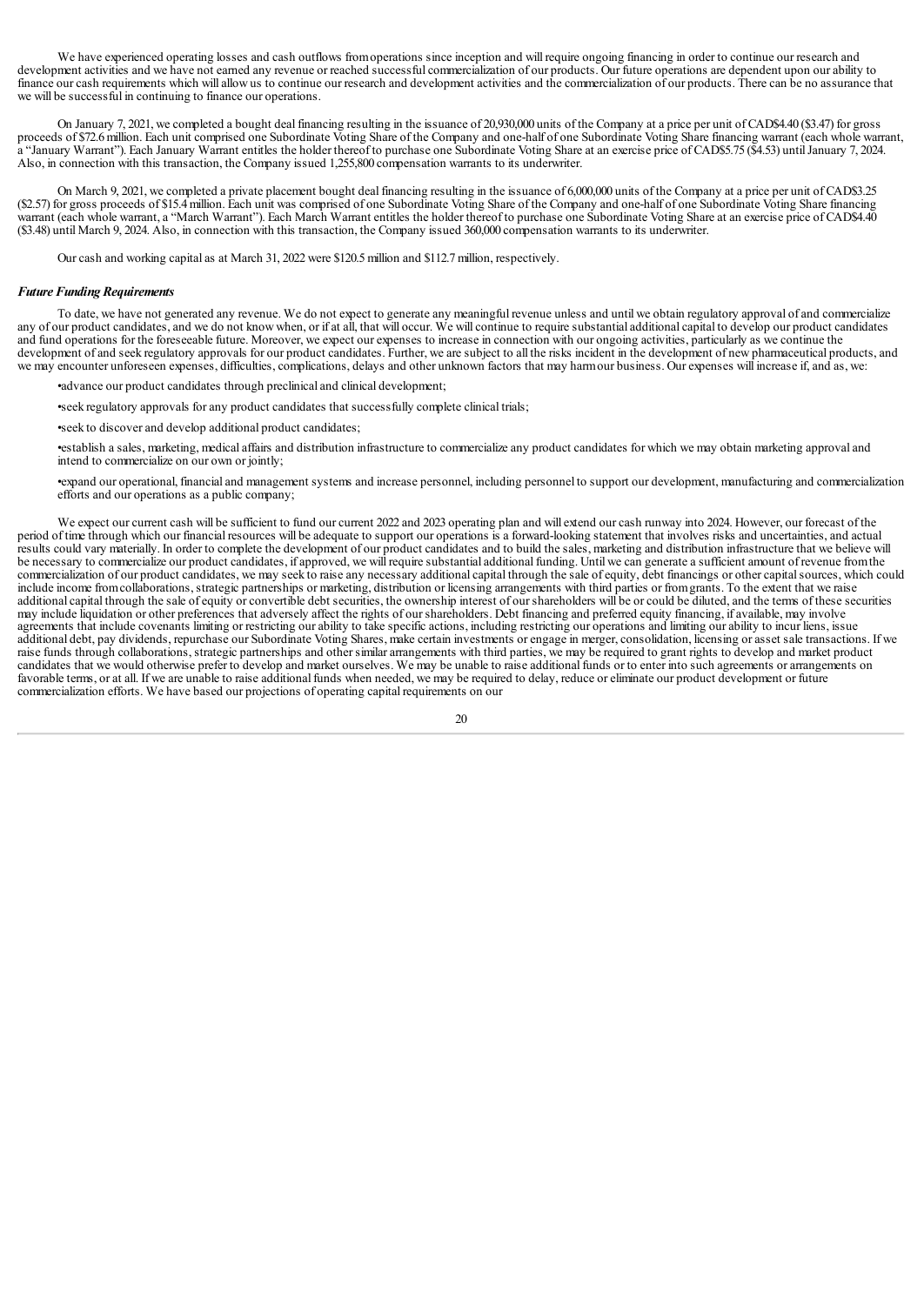current operating plan, which is based on severalassumptions that may prove to be incorrect and we may use all of ouravailable capital resources sooner than we expect. Because of the numerous risks and uncertainties associated with research, development and commercialization of product candidates, we are unable to estimate the exact amount and timing of our working capital requirements. Our future funding requirements will depend on many factors, including:

•the scope, progress, results and costs of researching and developing our product candidates,and conducting preclinicalstudies and clinical trials;

•the costs, timing and outcome of regulatory reviewof our product candidates;

•the costs of future activities, including product sales, medicalaffairs, marketing, manufacturing and distribution, forany of our product candidates for which we receive marketing approval;

•the costs ofmanufacturing commercial-grade products and sufficient inventory to support commercial launch;

•the revenue, ifany, received fromcommercialsale of our products, should any of our product candidates receive marketing approval;

•the cost and timing of hiring newemployees to support ourcontinued growth;

•the costs of preparing, filing and prosecuting patent applications, maintaining and enforcing our intellectual property rights and defending intellectual property-related claims;

•the ability to establish and maintain collaborations on favorable terms, ifat all;

•the extent to which we acquire or in-license other product candidates and technologies; and

•the timing, receipt and amount ofsales of, ormilestone payments related to or royalties on, ourcurrent or future product candidates, ifany.

# *Cash Flows*

|                                                     |   | For the<br><b>Three Months</b><br>Ended<br>March 31,<br>2022 | For the<br><b>Three Months</b><br>Ended<br>March 31,<br>2021 |
|-----------------------------------------------------|---|--------------------------------------------------------------|--------------------------------------------------------------|
| Net cash used in operating activities               | S | (12,866)                                                     | (10.038)                                                     |
| Net cash used in investing activities               |   |                                                              | (316)                                                        |
| Net cash (used in) provided by financing activities |   | (166)                                                        | 89,988                                                       |
| Foreign exchange impact on cash                     |   | (35)                                                         | 313                                                          |
| Net (decrease) increase in cash                     |   | (13,067)                                                     | 79.947                                                       |

#### *Cash flows fromoperating activities*

Cash used in operating activities for the three months ended March 31, 2022was \$12.9million, which consisted ofa net loss of \$18.5million, partially offset by \$4.6million in non-cash charges and a net change of \$1.0million in our net operating assets and liabilities. The non-cash charges consisted ofshare-based payments of \$3.8million,and amortization of intangible assets of \$0.8million.

Cash used in operating activities for the three months ended March 31, 2021was \$10.0million, which consisted ofa net loss of \$13.8million, partially offset by \$1.5million in non-cash charges and a net change of \$2.2million in our net operating assets and liabilities. The non-cash charges consisted ofshare-based payments of \$1.3million,and amortization of intangible assets of  $\overline{S}0.3$  million.

# *Cash flows frominvesting activities*

Cash used in investing activities for the three months ended March 31, 2021 was \$0.3 million, which consisted of cash paid for the acquisition of HealthMode, net of cash acquired.

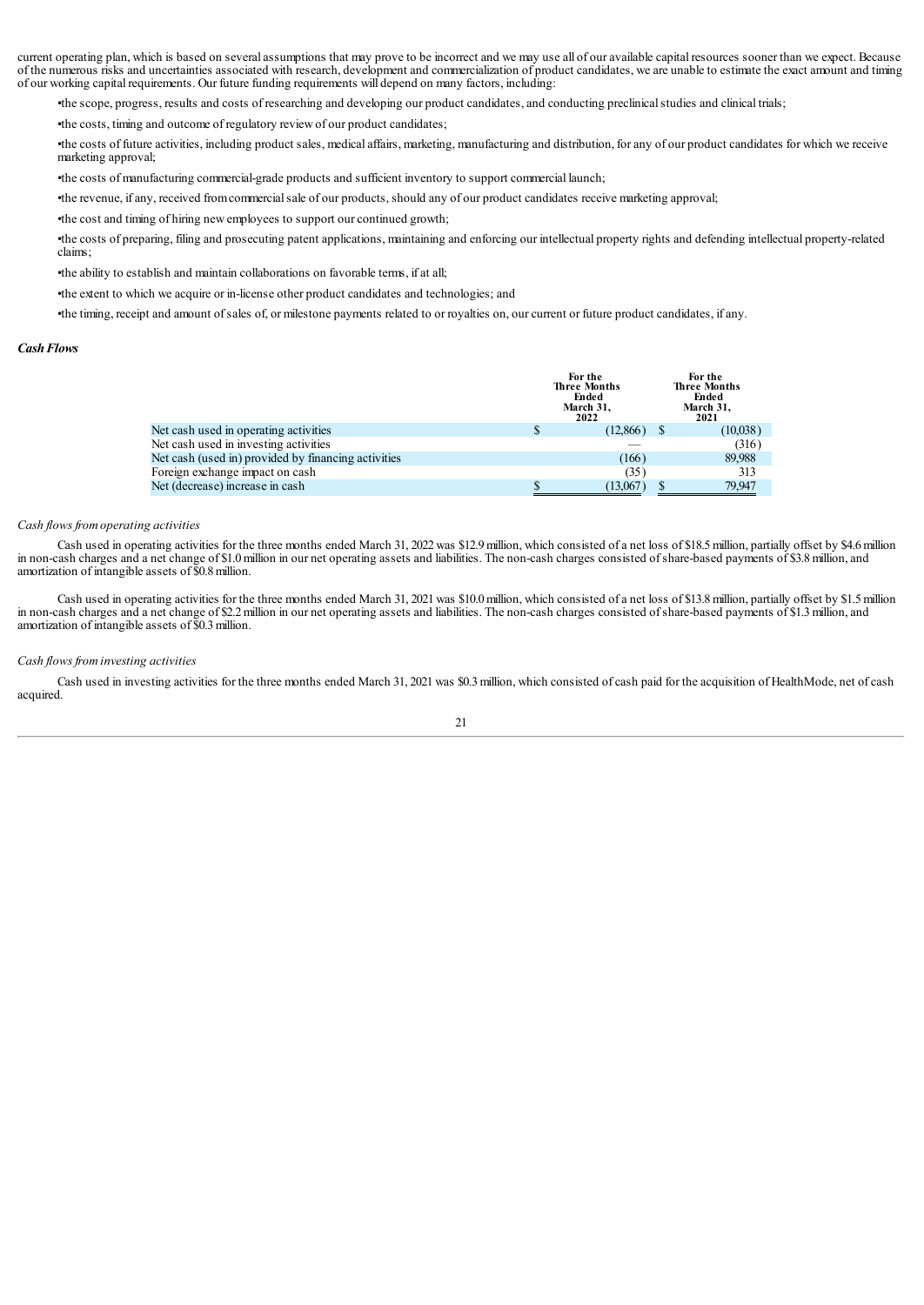## *Cash flows fromfinancing activities*

Cash used in financing activities for the three months ended March 31, 2022 was \$0.2 million, which consisted of the proceeds of \$0.1 million from exercise of warrants, and proceeds of \$0.1million fromexercise of options, offset by \$0.4million of withholding taxes paid on vested restricted stock units.

Cash provided by financing activities for the three months ended March 31, 2021 was \$90.0 million, which consisted of the net proceeds of \$82.1 million from the issuance ofcommon shares and warrants, net of issuance costs, the proceeds of \$6.7million fromexercise of warrants,and proceeds of \$1.2million fromexercise of options.

#### **Critical Accounting Policies andEstimates**

Our management's discussion and analysis of our financial condition and results of operations is based on our unaudited interim condensed consolidated financial statements as at March 31, 2022, which have been prepared in accordance with United States generally accepted accounting principles, or U.S. GAAP and on a basis consistent with those accounting principles followed by us and disclosed in Note 2 to our most recent annual audited consolidated financial statements. The preparation of these unaudited interim condensed consolidated financial statements requires our management to make judgments and estimates that affect the reported amounts of assets and liabilities and the disclosure of contingent assets and liabilities at the date of the financial statements, as well as the reported revenue generated and expenses incurred during the reporting periods. Ourestimates are based on our historicalexperience and on various other factors that we believe are reasonable under the circumstances, the results of which formthe basis for making judgments about the carrying value of assets and liabilities that are not readily apparent from other sources. Significant estimates and judgments include, but are not limited to, research and development tax credits recoverable, research and development expenses, and share-based compensation. Accordingly, actual results may differ from these judgments and estimates under different assumptions orconditions and any such differences may be material. We believe that the accounting policies discussed beloware critical to understanding our historical and future performance, as these policies relate to the more significant areas involving management's judgments and estimates

We anticipate that the COVID-19 pandemic will have an impact on the development timelines of our clinical programs. Estimates and assumptions about future events and their effects cannot be determined with certainty and therefore require the exercise of judgment. As of the date of issuance of these financial statements, we are not aware of any specific event or circumstance that would require the update of our estimates, assumptions and judgments. These estimates may change as new events occur and additional information is obtained and are recognized in the condensed consolidated financialstatements as soon as they become known. Actual results could differ fromthose estimates and any such differences may be material to our financial statements.

Other than as described under Note 2 of our unaudited interimcondensed consolidated financialstatements, there have been no materialchanges to ourcriticalaccounting policies fromthose described in "Management's Discussion and Analysis of Financial Condition and Results of Operations," included in ourmost recent annualconsolidated financial statements.

### **Recent Accounting Pronouncements**

See Note 2 to our unaudited financial statements located in "Part I – Financial Information, Item 1. Financial Statements" in this Quarterly Report on Form 10-Q for a description of recent accounting pronouncements applicable to our financial statements.

### **Emerging Growth Company Status**

We are an "emerging growth company," as defined in the JOBS Act. Under the JOBS Act, emerging growth companies can delay adopting new or revised accounting standards issued subsequent to the enactment of the JOBS Act untilsuch time as those standards apply to private companies.

We have elected to use this extended transition period to enable us to comply with new or revised accounting standards that have different effective dates for public and private companies until the earlier of the date we (i) are no longer an emerging growth company or (ii) affirmatively and irrevocably opt out of the extended transition period provided in the JOBS Act. As a result, our financialstatements may not be comparable to companies that comply with newor revised accounting pronouncements as of public company effective dates.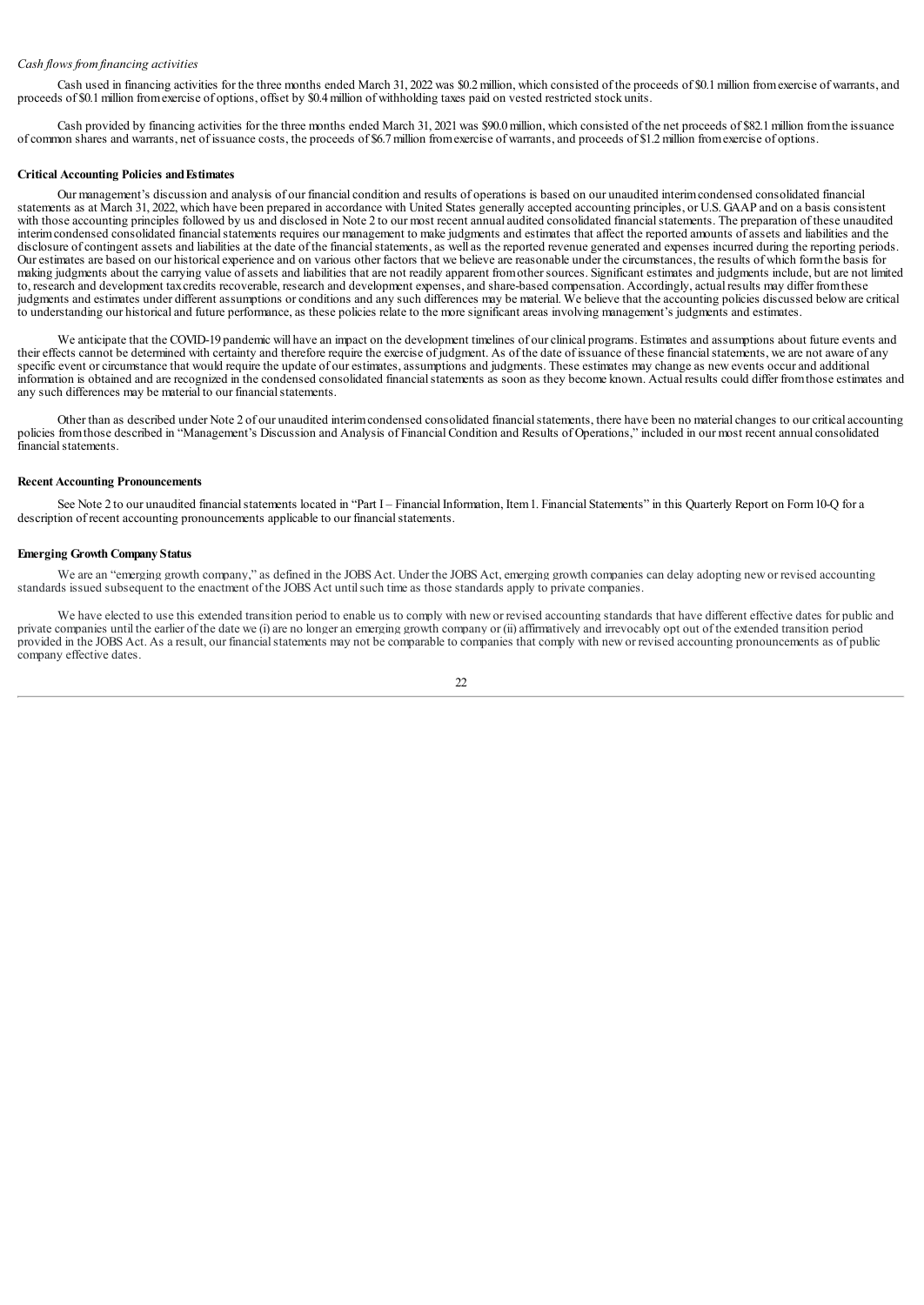# **FullyDilutedShare Capital**

The number of issued and outstanding Subordinate Voting Shares on a fully converted basis as at March 31, 2022 was as follows:

|                               | <b>Number of Subordinate</b><br><b>Voting Share Equivalents</b> |
|-------------------------------|-----------------------------------------------------------------|
| Subordinate Voting Shares     | 422,401,776                                                     |
| Multiple Voting Shares        |                                                                 |
| <b>Stock Options</b>          | 30,348,201                                                      |
| Restricted Share Units        | 14,014,302                                                      |
| <b>Compensation Warrants</b>  | 1.888.350                                                       |
| Financing Warrants            | 20,463,729                                                      |
| <b>Total - March 31, 2022</b> | 489,116,358                                                     |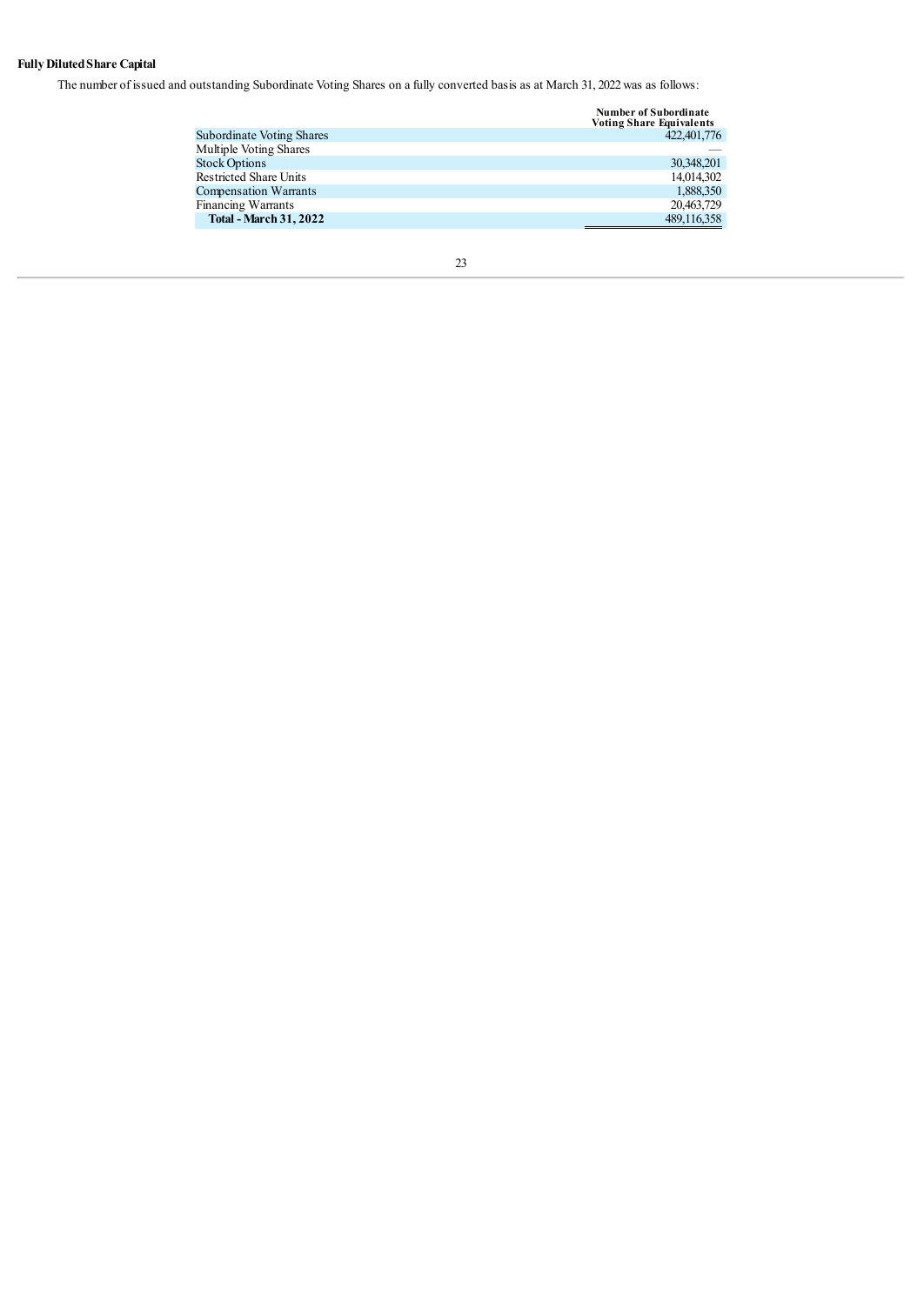# <span id="page-24-0"></span>**Item3. Quantitative andQualitative Disclosures About Market Risk.**

#### **Creditrisk**

Credit risk is the risk of financial loss to the Company if a counterparty to a financial instrument fails to meet its contractual obligations, and arises principally from the Company's cash. The carrying amount of these financial assets represents the maximum credit exposure. Cash and funds held in trust are on deposit with major Swiss, American and Canadian chartered banks.

#### **Liquidity risk**

Liquidity risk is the risk that the Company will not be able to meet its financial obligations as they fall due. The Company is a development stage company and is reliant on external fundraising to support its operations. Once funds have been raised, the Company manages liquidity risk by continuously monitoring actualand projected cash flows. The board of directors reviews and approves the Company's operating and capital budgets, as well as any material transactions not in the ordinary course of business.

#### **Interestrate risk**

Interest rate risk is the risk that the fair value or future cash flows ofa financial instrument will fluctuate because ofchanges in market interest rates. The Company holds its cash in bank accounts. The Company had no material interest income during the year. Due to the nature of ourcash,an immediate 100 basis point change in interest rates would not have a material effect on the fair market value of our cash.

### **Currency risk**

The Company is exposed to currency risk related to the fluctuation of foreign exchange rates and the degree of volatility of those rates. Currency risk is limited to the portion of the Company's business transactions and balances denominated in currencies other than the Canadian dollar.

### <span id="page-24-1"></span>**Item 4. Controls and Procedures.**

### *Evaluation ofDisclosure Controls and Procedures*

We maintain disclosure controls and procedures that are designed to ensure that information required to be disclosed in our reports filed or submitted under the Securities Exchange Act of 1934 is recorded, processed, summarized and reported within the time period specified in the SEC's rules and forms, and that such information is accumulated and communicated to management including our Chief Executive Officer and Vice President, Corporate Controller and Accounting Principal (Principal Accounting Officer), as appropriate, to allowtimely decisions regarding required disclosure. As of March 31, 2022, we carried out an evaluation under the supervision and with the participation of our management, including our Chief Executive Officer and Principal Accounting Officer, of the effectiveness of the design and operation of our disclosure controls and procedures, as defined in Rules 13a-15(e) and 15d-15(e) under the Securities Exchange Act of 1934. Based upon that evaluation, our Chief Executive Officer and Accounting Principal Officer concluded that our disclosure controls and procedures were effective at a reasonable assurance levelas of March 31, 2022.

#### *Changesin Internal Control over Financial Reporting*

There was no change in our internal control over financial reporting identified in connection with the evaluation required by Rule 13a-15(d) and 15d-15(d) of the Securities Exchange Act of 1934 that occurred during the quarter ended March 31, 2022 that has materially affected, or is reasonably likely to materially affect, our internal control over financial reporting.

#### *Inherent Limitations onEf ectiveness ofInternal Controls*

In designing and evaluating the disclosure controls and procedures, management recognizes that any controls and procedures, no matter howwell designed and operated, can provide only reasonable, not absolute, assurance of achieving the desired control objectives. In addition, the design of disclosure controls and procedures must reflect the fact that there are resource constraints and that management is required to apply judgment in evaluating the benefits of possible controls and procedures relative to theircosts. Our management, including our Chief Executive Officer and Vice President, Corporate Controller and Accounting Principal (Principal Accounting Officer), believes that our disclosure controls and procedures and internal control over financial reporting are designed to provide reasonable assurance of achieving their objectives and are effective at the reasonable assurance level. However, our management does not expect that our disclosure controls and procedures or our internal control over financial reporting will prevent all errors and all fraud.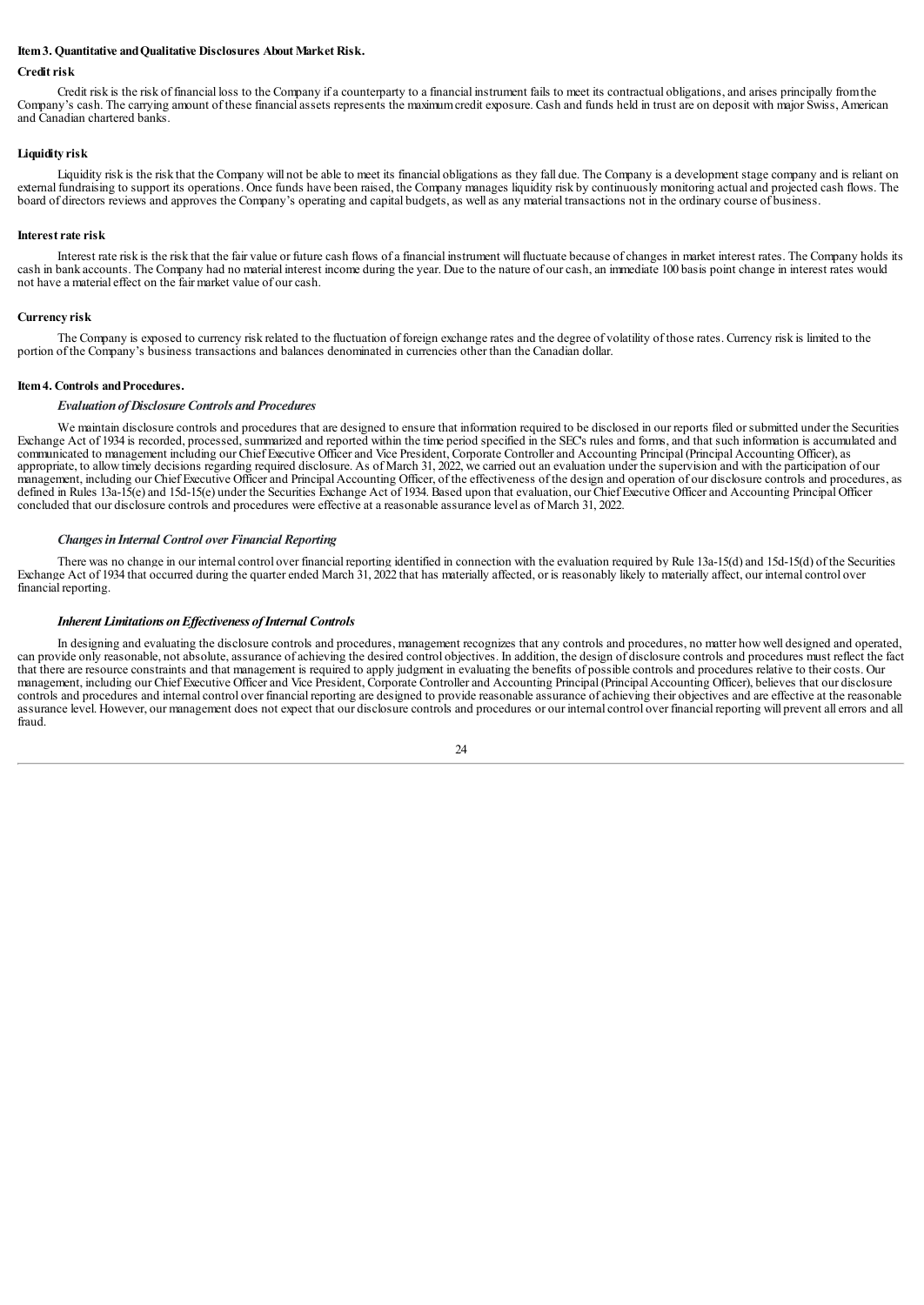### **PARTII**

# <span id="page-25-1"></span><span id="page-25-0"></span>**Item1. Legal Proceedings**

From time to time, we may become involved in litigation or other legal proceedings arising in the ordinary course of our business. We are not currently a party to any material litigation or legal proceedings that, in the opinion of our management, are likely to have a material adverse effect on our business. Regardless of outcome, litigation can have an adverse impact on us because of defense and settlement costs, diversion of management resources, negative publicity, reputational harmand other factors.

## <span id="page-25-2"></span>**Item1A. Risk Factors.**

We operate in a rapidly changing environment that involves a number of risks which could materially affect our business, financial condition or future results, some of which are beyond our control. In addition to the other information set forth in this Quarterly Report on Form 10-Q, the risks and uncertainties that we believe are most important for you to consider are discussed in Part I-Item 1A under the heading "Risk Factors" in our Annual Report on Form 10-K for the year ended December 31, 2021, as filed with the SEC on March 28, 2022. The risk factors set forth below are risk factors containing changes, which may be material, from the risk factors previously disclosed in Item 1A of our Annual Report on Form 10-K for the fiscal year ended December 31, 2021, as filed with the SEC.

## We are a clinical-stage brain health care company and have incurred significant net losses since our inception, and we expect to continue to incur significant net losses for *the foreseeable future.*

We have incurred significant net losses since our inception, have not generated any revenue to date and have financed our operations principally through private placements of our Multiple Voting Shares and through offerings of our Subordinate Voting Shares in 2020 and 2021. We incurred net loss of \$18.5million and \$13.8million for the three months ended March 31, 2022 and 2021, respectively, and as of March 31, 2022, we had an accumulated deficit of \$156.1 million. Our historical losses resulted principally from costs incurred in connection with research and development activities and generaland administrative costs associated with our operations. In the future, we intend to continue to conduct research and development, preclinical testing, clinical trials, regulatory compliance, market access, commercialization and business development activities that, together with anticipated general and administrative expenses, will result in incurring further significant losses for at least the next several years. Our product candidates are in various clinical, preclinical discovery and research stages. As a result, we expect that it will be several years, ifever, before we have a commercialized product and generate revenue from product sales. Even if we succeed in receiving marketing approval forand commercializing one ormore of our product candidates, we expect that we willcontinue to incur substantial research and development and otherexpenses in order to discover, develop and market additional potential products.

We expect to continue to incur significant expenses and increasing operating losses for the foreseeable future. Our expected losses, among other things, may continue to cause our working capitaland shareholders'equity (deficit) to decrease. We anticipate that ourexpenses will increase substantially ifand as we,among other things:

•continue the clinical development of our product candidate(s)and other preclinical programs for the treatment of GAD, including initiating additionaland largerclinical trials;

•continue the training of therapists who are qualified to deliver our investigational therapies in ourclinical trials;

•establish a sales, marketing and distribution infrastructure and scale-up manufacturing capabilities to commercialize any product candidates for which we may obtain regulatory approval, including our product candidates MM-120, MM-110 and MM-402;

•seek additional indications for our investigational therapies and discoverand develop any future product candidates;

•seek regulatory approvals forany future product candidates that successfully complete clinical trials;

•experience heightened regulatory scrutiny;

•pursue necessary scheduling-related decisions to enable us to commercialize any future product candidates containing controlled substances for which we may obtain regulatory approval, including our LSDand MDMA candidates;

•explore external business development opportunities through acquisitions, partnerships, licensing deals to add future product candidates and technologies to our portfolio;

•obtain, maintain,expand and protect our intellectual property portfolio, including litigation costs associated with defending against alleged patent or other intellectual property infringement claims;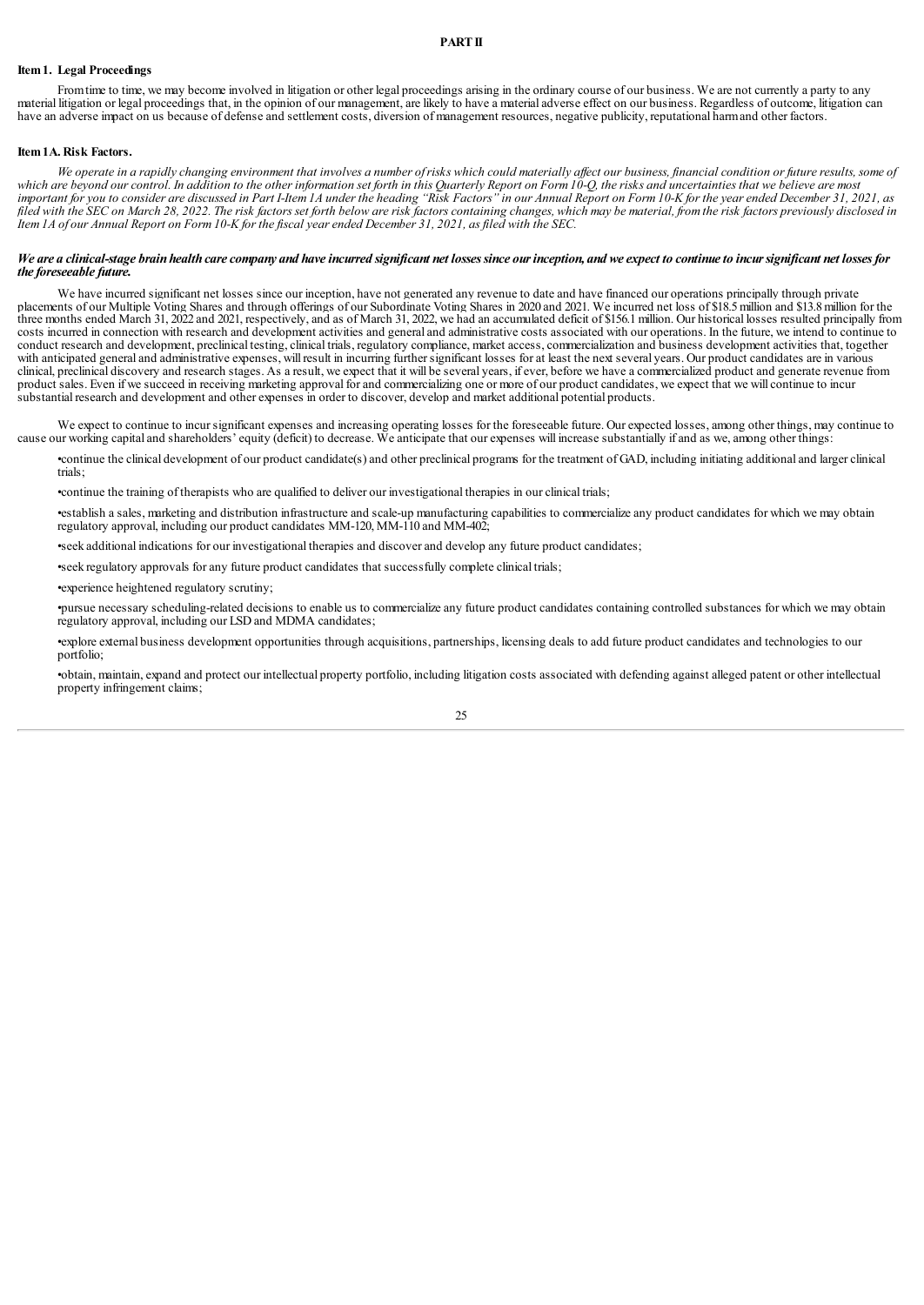•add clinical, scientific, operational, financialand management information systems and personnel, including personnel to support our product development and potential future commercialization efforts;

experience any delays or encounter any issues with respect to any of the above, including failed studies, ambiguous trial results, safety issues or other regulatory challenges, including delays and other impacts as a resul

•expand our operations in the United States, Switzerland, the European Union and potential other geographies in the future; and

•incuradditional legal,accounting and otherexpenses associated with operating as a public company listed in the U.S.and Canada.

To become and remain profitable, we will need to continue developing and eventually commercialize therapies that generate significant revenue. This will require us to be successful in a range of challenging activities, inc qualified therapists to deliver our investigational product candidates, obtaining regulatory approval for any future product candidates that successfully complete clinical trials, and<br>establishing marketing capabilities. E associated with commercializing any approved future product candidate. We are only in the preliminary stages of most of these activities. We may never succeed in these activities and, even if we do, may never generate reve

Because of the numerous risks and uncertainties associated with product development, we are unable to accurately predict the timing or amount of increased expenses or<br>when, or if, we will be able to achieve profitability. expenses could increase beyond our current expectations and revenue could be further delayed.

Even if we or any future collaborators do generate sales, we may never achieve, sustain or increase profitability on a quarterly or annual basis. Our failure to sustain profitability would depress the market price of our Subordinate Voting Shares and could impair our ability to raise capital, expand our business, diversify our product offerings or continue our operations. If we continue to suffer losses, investors may not receive any return on their investment and may lose theirentire investment.

The net losses we incurmay fluctuate significantly fromquarter to quartersuch that a period-to-period comparison of our results of operations may not be a good indication of our future performance. The size of our future net losses will depend, in part, on the rate of future growth of our expenses and our ability to generate revenue. Our<br>prior losses and expected future losses ha and ourability to achieve and maintain profitability and the performance of our Subordinated Voting Shares.

# <span id="page-26-0"></span>**Item2. UnregisteredSales of Equity Securities andUse of Proceeds.**

(a)Recent Sales of Unregistered Equity Securities

None.

(b)Use of Proceeds

None.

(c)Issue Purchase of Equity Securities

None.

# <span id="page-26-1"></span>**Item3. Defaults upon Senior Securities**

Not applicable.

# <span id="page-26-2"></span>**Item4. Mine SafetyDisclosures.**

Not applicable

#### <span id="page-26-3"></span>**Item5. Other Information.**

Not applicable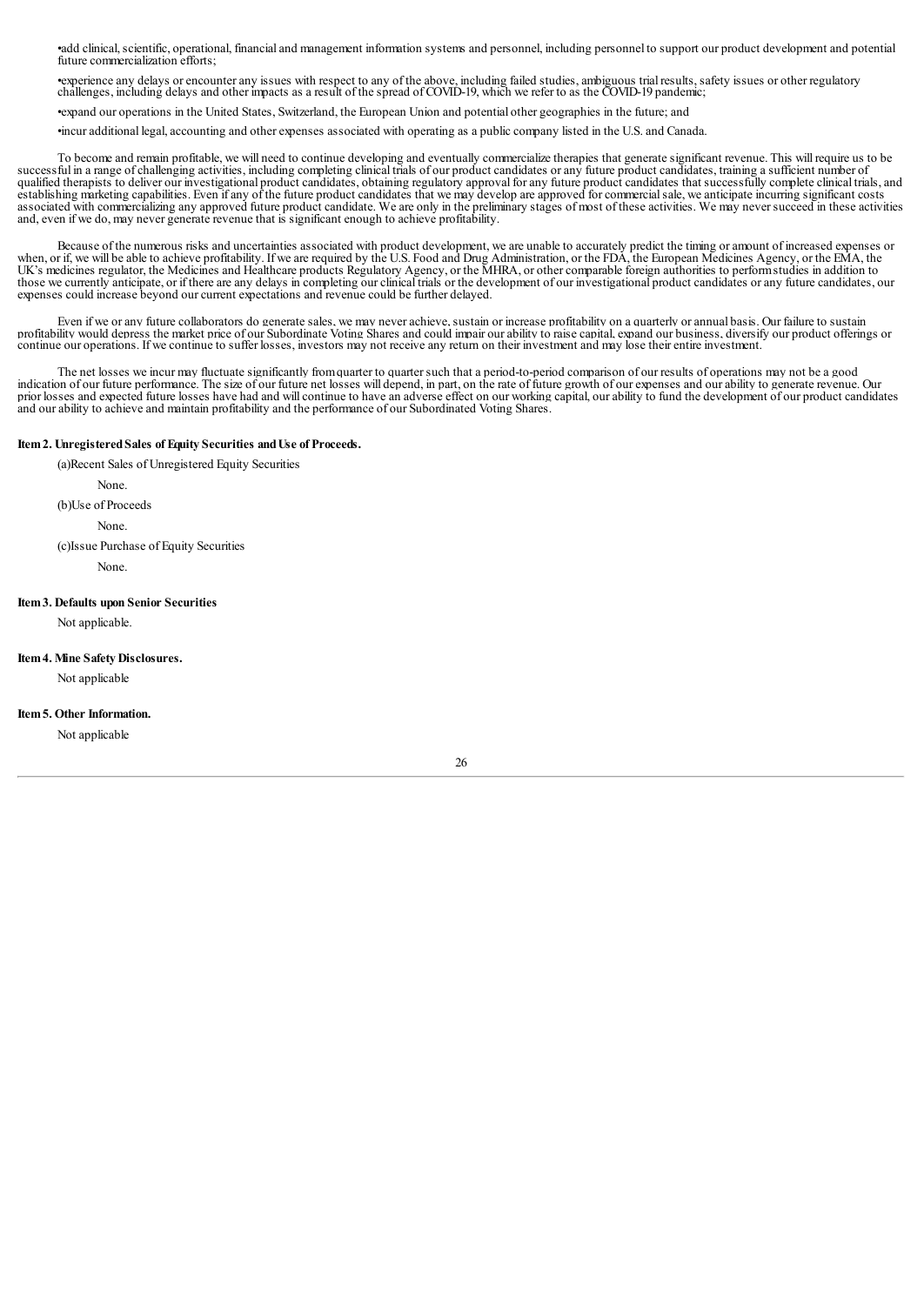<span id="page-27-0"></span>

| Item 6. Exhibits.<br>Exhibit | Description                                                                                            |             |             | <b>Incorporated by Reference</b> |           |
|------------------------------|--------------------------------------------------------------------------------------------------------|-------------|-------------|----------------------------------|-----------|
| <b>Number</b>                |                                                                                                        |             |             |                                  |           |
|                              |                                                                                                        | Form        | Exhibit No. | <b>Filing Date</b>               | File No.  |
| 3.1                          | Amended and Restated Articles of Mind Medicine (MindMed) Inc.,                                         | Form 10-K   | 3.1         | March 28, 2022                   | 001-40360 |
|                              | effective as of June 3, 2021.                                                                          |             |             |                                  |           |
| 3.2                          | Notice of Articles, Incorporated on July 26, 2010                                                      | Form 10-K   | 3,2         | March 28, 2022                   | 001-40360 |
| 10.11                        | Supplemental Warrant Agreement by and between Mind Medicine                                            | Form $10-K$ | 10.11       | March 28, 2022                   | 001-40360 |
|                              | (MindMed) Inc. and Computershare dated as of March 14, 2022.                                           |             |             |                                  |           |
| $31.1*$                      | Certification of Principal Executive Officer Pursuant to Rules 13a-14(a)                               |             |             |                                  |           |
|                              | and 15d-14(a) under the Securities Exchange Act of 1934, as Adopted                                    |             |             |                                  |           |
|                              | Pursuant to Section 302 of the Sarbanes-Oxley Act of 2002.                                             |             |             |                                  |           |
| $31.2*$                      | Certification of Principal Financial Officer Pursuant to Rules 13a-14(a)                               |             |             |                                  |           |
|                              | and 15d-14(a) under the Securities Exchange Act of 1934, as Adopted                                    |             |             |                                  |           |
|                              | Pursuant to Section 302 of the Sarbanes-Oxley Act of 2002.                                             |             |             |                                  |           |
| $32.1*+$                     | Certification of Principal Executive Officer Pursuant to 18 U.S.C. Section                             |             |             |                                  |           |
|                              | 1350, as Adopted Pursuant to Section 906 of the Sarbanes-Oxley Act of                                  |             |             |                                  |           |
|                              | 2002.                                                                                                  |             |             |                                  |           |
| $32.2*+$                     | Certification of Principal Financial Officer Pursuant to 18 U.S.C. Section                             |             |             |                                  |           |
|                              | 1350, as Adopted Pursuant to Section 906 of the Sarbanes-Oxley Act of                                  |             |             |                                  |           |
|                              | 2002.                                                                                                  |             |             |                                  |           |
| 101.INS                      | Inline XBRL Instance Document – the instance document does not                                         |             |             |                                  |           |
|                              | appear in the Interactive Data File because XBRL tags are embedded<br>within the Inline XBRL document. |             |             |                                  |           |
| 101.SCH                      | Inline XBRL Taxonomy Extension Schema Document                                                         |             |             |                                  |           |
| 101.CAL                      | Inline XBRL Taxonomy Extension Calculation Linkbase Document                                           |             |             |                                  |           |
| 101.DEF                      | Inline XBRL Taxonomy Extension Definition Linkbase Document                                            |             |             |                                  |           |
| 101.LAB                      | Inline XBRL Taxonomy Extension Label Linkbase Document                                                 |             |             |                                  |           |
| 101.PRE                      | Inline XBRL Taxonomy Extension Presentation Linkbase Document                                          |             |             |                                  |           |
| 104                          | Cover Page Interactive Data File (embedded within the Inline XBRL                                      |             |             |                                  |           |
|                              | document)                                                                                              |             |             |                                  |           |
|                              |                                                                                                        |             |             |                                  |           |
| * Filed herewith.            |                                                                                                        |             |             |                                  |           |

# Indicates management contract or compensatory plan.

+These certifications are being furnished solely to accompany this annual report pursuant to 18U.S.C. Section 1350,and are not being filed for purposes of Section 18 of the Securities Exchange Act of 1934, as amended, and are not to be incorporated by reference into any filing of the registrant, whethermade before orafter the date hereof, regardless ofany general incorporation language in such filing.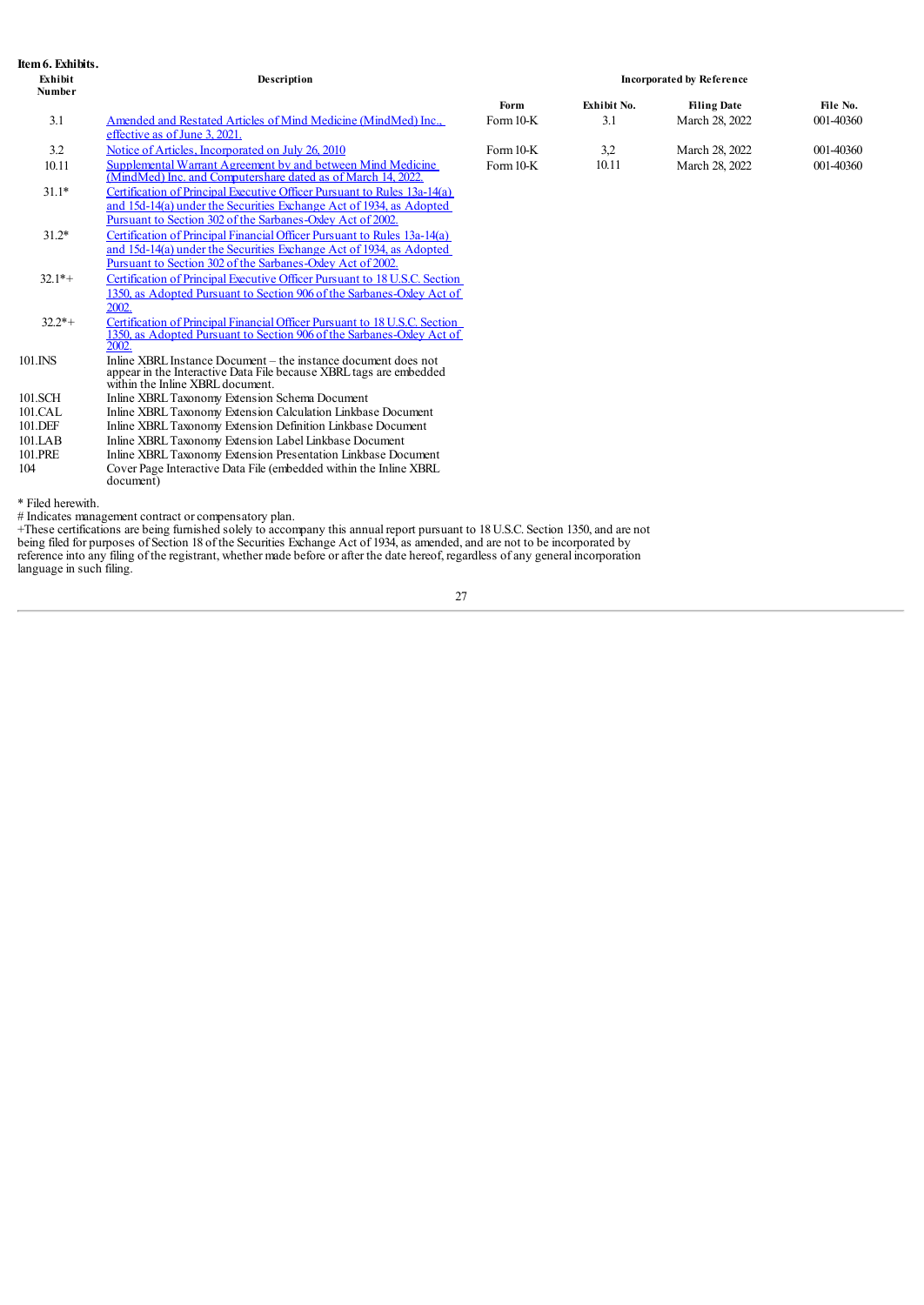# **SIGNATURES**

<span id="page-28-0"></span>Pursuant to the requirements of the Securities Act of 1933, the registrant has duly caused this report to be signed on its behalf by the undersigned, thereunto duly authorized, on May 16, 2022.

<span id="page-28-1"></span>Mind Medicine (Mindmed) Inc, Date: May 16, 2022 / S/ Robert Barrow By: /s/ Robert Barrow Robert Barrow Chief Executive Officer Date: May 16, 2022 By: /s/ Carrie Liao<br>Carrie Liao, CPA Vice President, Corporate Controllerand Accounting Principal Principal Accounting Officer 28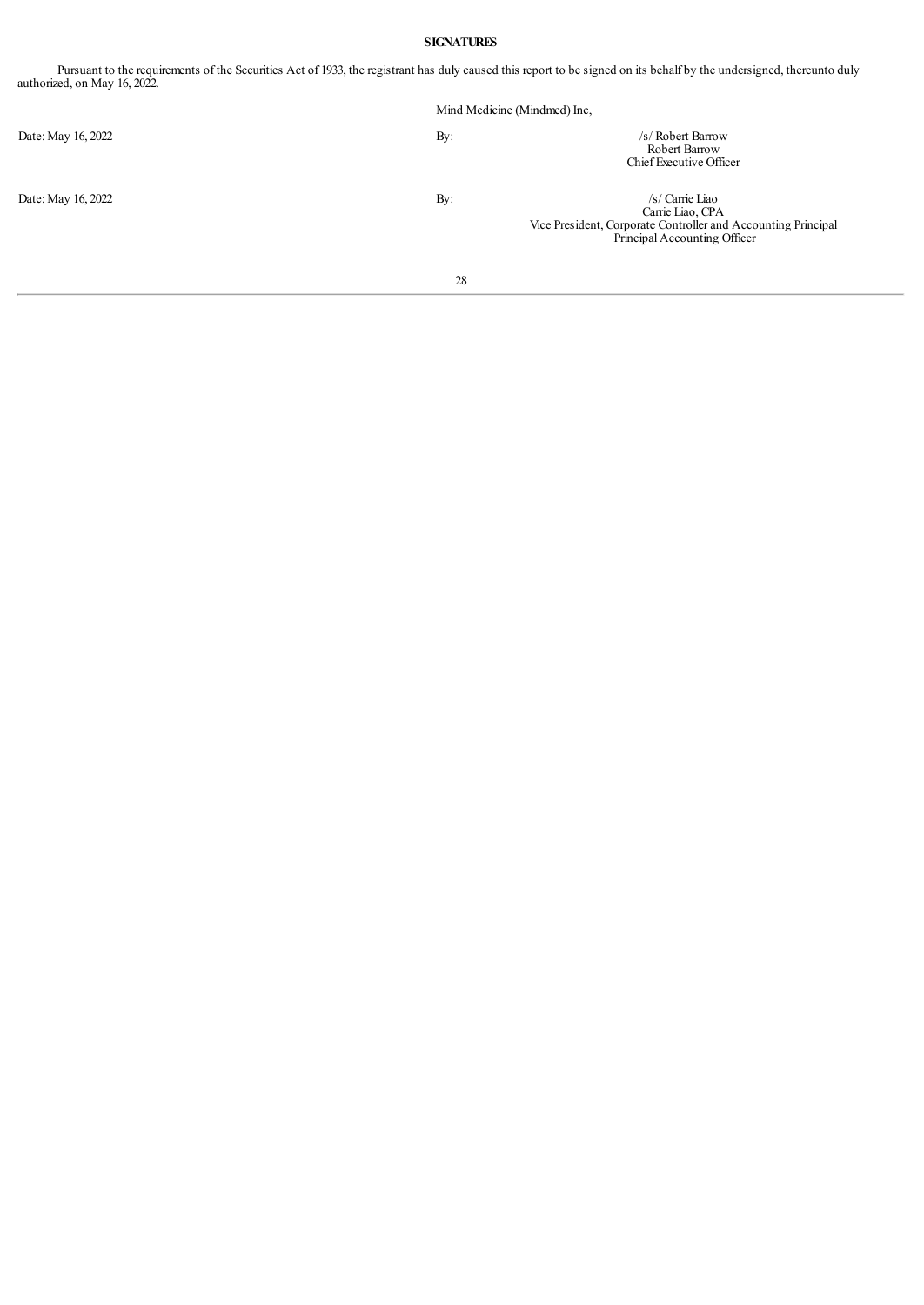**Exhibit 31.1**

#### **CERTIFICATION PURSUANT TO RULES 13a-14(a) AND15d-14(a) UNDERTHESECURITIES EXCHANGEACTOF1934, AS ADOPTEDPURSUANTTOSECTION302 OFTHESARBANES-OXLEYACTOF2002**

I, Robert Barrow, certify that:

1.I have reviewed this 10-Qof Mind Medicine (MindMed) Inc;

2.Based on my knowledge, this report does not contain any untrue statement ofa material fact or omit to state a material fact necessary to make the statements made, in light of the circumstances under which such statements were made, not misleading with respect to the period covered by this report;

3.Based on my knowledge, the financial statements, and other financial information included in this report, fairly present in all material respects the financial condition, results of operations and cash flows of the registrant as of, and for, the periods presented in this report;

4. The registrant's other certifying officer(s) and I are responsible for establishing and maintaining disclosure controls and procedures (as defined in Exchange Act Rules  $13a-15(e)$  and  $15d-15(e)$ ) for the registrant and have:

(a)Designed such disclosure controls and procedures, orcaused such disclosure controls and procedures to be designed under oursupervision, to ensure that material information relating to the registrant, including its consolidated subsidiaries, is made known to us by others within those entities, particularly during the period in which this report is being prepared;

(b)Designed such internalcontrol over financial reporting, orcaused such internalcontrol over financial reporting to be designed under oursupervision, to provide reasonable assurance regarding the reliability of financial reporting and the preparation of financial statements for external purposes in accordance with generally accepted accounting principles;

(c)Evaluated the effectiveness of the registrant's disclosure controls and procedures and presented in this report ourconclusions about the effectiveness of the disclosure controls and procedures, as of the end of the period covered by this report based on such evaluation; and

(d)Disclosed in this report any change in the registrant's internalcontrol over financial reporting that occurred during the registrant's most recent fiscal quarter (the registrant's fourth fiscal quarter in the case of an annual report) that has materially affected, or is reasonably likely to materially affect, the registrant's internal control over financial reporting; and

5. The registrant's other certifying officer(s) and I have disclosed, based on our most recent evaluation of internal control over financial reporting, to the registrant's auditors and the audit committee of the registrant's board of directors (or persons performing the equivalent functions):

(a)Allsignificant deficiencies and materialweaknesses in the design or operation of internalcontrol over financial reporting which are reasonably likely to adversely affect the registrant's ability to record, process, summarize and report financial information; and

(b)Any fraud, whether or not material, that involves management or otheremployees who have a significant role in the registrant's internalcontrol over financial reporting.

<span id="page-29-0"></span>

Date:May 16, 2022 By: /s/ Robert Barrow **Robert Barrow Chief Executive Officer**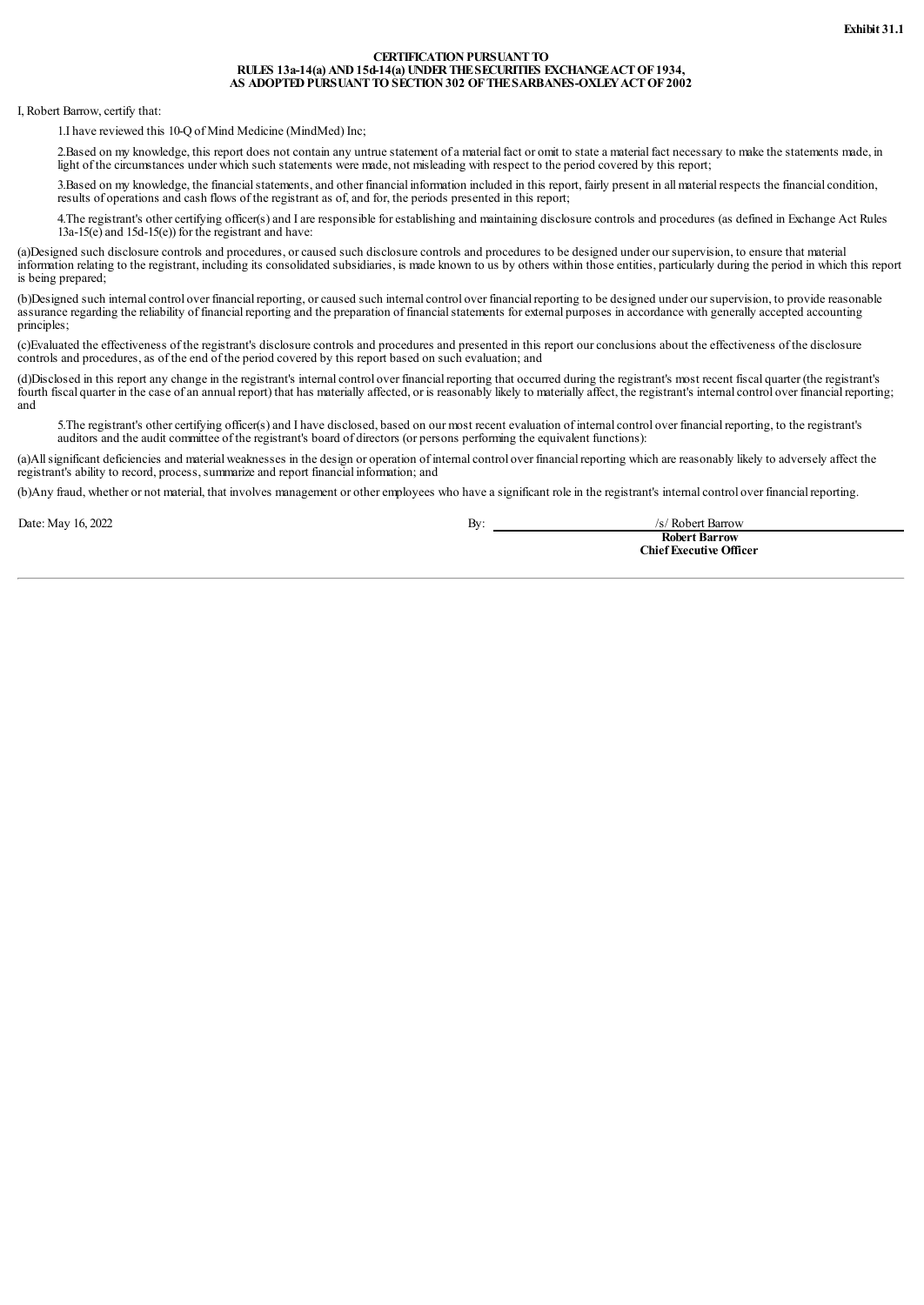**Exhibit 31.2**

#### **CERTIFICATION PURSUANT TO RULES 13a-14(a) AND15d-14(a) UNDERTHESECURITIES EXCHANGEACTOF1934, AS ADOPTEDPURSUANTTOSECTION302 OFTHESARBANES-OXLEYACTOF2002**

I, Carrie F. Liao, certify that:

1.I have reviewed this 10-Qof Mind Medicine (MindMed) Inc:

2.Based on my knowledge, this report does not contain any untrue statement of a material fact or omit to state a material fact necessary to make the statements made, in light of the circumstances under which such statements were made, not misleading with respect to the period covered by this report;

3.Based on my knowledge, the financial statements, and other financial information included in this report, fairly present in all material respects the financial condition, results of operations and cash flows of the registrant as of, and for, the periods presented in this report;

4. The registrant's other certifying officer(s) and I are responsible for establishing and maintaining disclosure controls and procedures (as defined in Exchange Act Rules  $13a-15(e)$  and  $15d-15(e)$ ) for the registrant and have:

(a)Designed such disclosure controls and procedures, orcaused such disclosure controls and procedures to be designed under oursupervision, to ensure that material information relating to the registrant, including its consolidated subsidiaries, is made known to us by others within those entities, particularly during the period in which this report is being prepared;

(b)Designed such internalcontrol over financial reporting, orcaused such internalcontrol over financial reporting to be designed under oursupervision, to provide reasonable assurance regarding the reliability of financial reporting and the preparation of financial statements for external purposes in accordance with generally accepted accounting principles;

(c)Evaluated the effectiveness of the registrant's disclosure controls and procedures and presented in this report ourconclusions about the effectiveness of the disclosure controls and procedures, as of the end of the period covered by this report based on such evaluation; and

(d)Disclosed in this report any change in the registrant's internalcontrol over financial reporting that occurred during the registrant's most recent fiscal quarter (the registrant's fourth fiscal quarter in the case of an annual report) that has materially affected, or is reasonably likely to materially affect, the registrant's internal control over financial reporting; and

5. The registrant's other certifying officer(s) and I have disclosed, based on our most recent evaluation of internal control over financial reporting, to the registrant's auditors and the audit committee of the registrant's board of directors (or persons performing the equivalent functions):

(a)Allsignificant deficiencies and materialweaknesses in the design or operation of internalcontrol over financial reporting which are reasonably likely to adversely affect the registrant's ability to record, process, summarize and report financial information; and

(b)Any fraud, whether or not material, that involves management or otheremployees who have a significant role in the registrant's internalcontrol over financial reporting.

<span id="page-30-0"></span>Date: May 16, 2022 / *S/ Carrie F. Liao* By: /s/ Carrie F. Liao

**Carrie F. Liao** Vice President, Corporate Controller and Accounting Principal Principal AccountingOfficer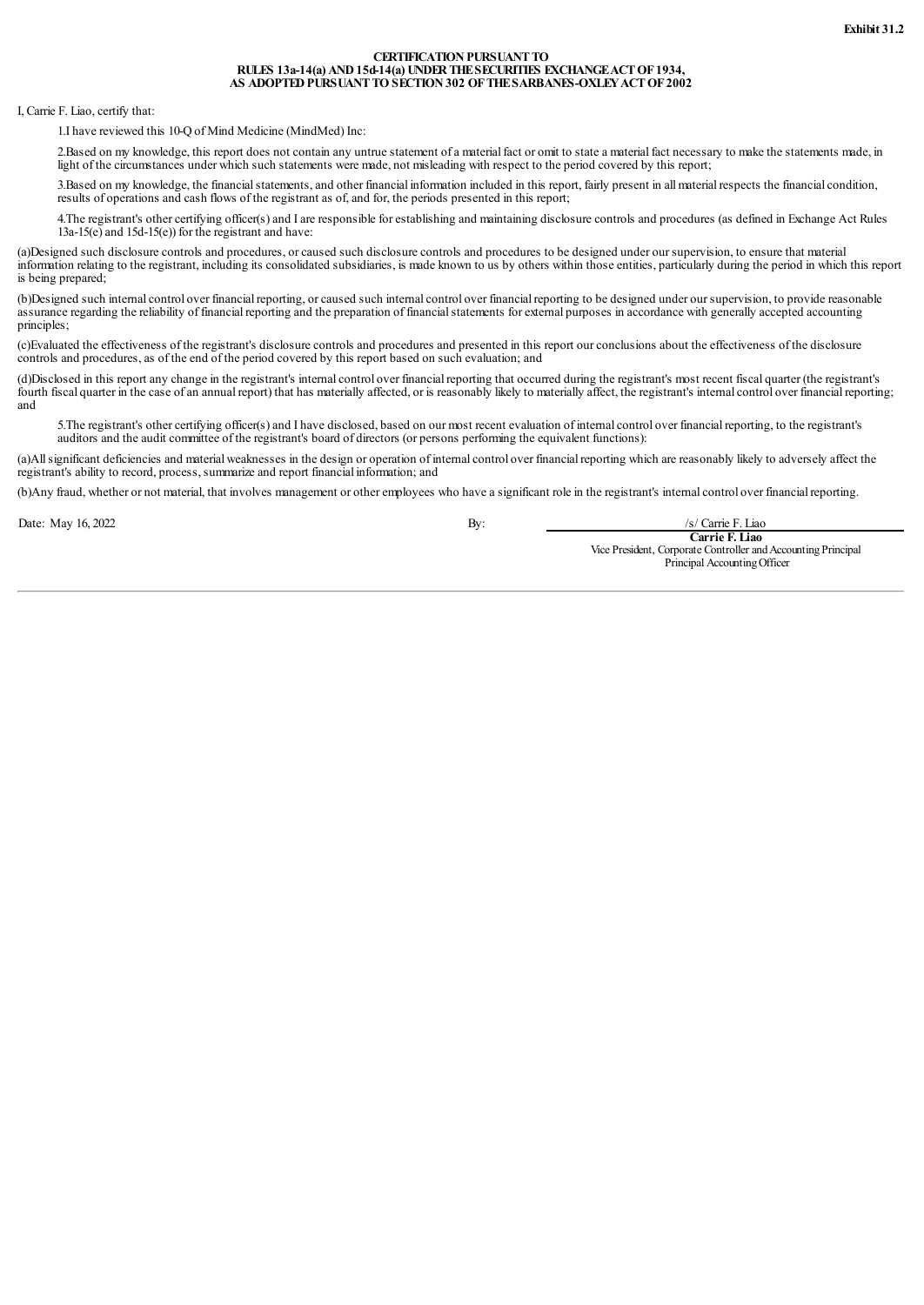#### **CERTIFICATIONPURSUANTTO 18 U.S.C. SECTION1350, AS ADOPTEDPURSUANTTO SECTION906 OFTHESARBANES-OXLEYACTOF2002**

In connection with the Quarterly Report of Mind Medicine (Mindmed) Inc, (the "Company") on Form 10-Q for the period ending March 31, 2022 as filed with the Securities and Exchange Commission on the date hereof (the "Report"), I certify, pursuant to 18 U.S.C. § 1350, as adopted pursuant to § 906 of the Sarbanes-Oxley Act of 2002, that:

(1)The Report fully complies with the requirements ofsection 13(a) or 15(d) of the Securities Exchange Act of 1934; and

(2)The information contained in the Report fairly presents, in allmaterial respects, the financialcondition and result of operations of the Company.

<span id="page-31-0"></span>Date: May 16, 2022 *IS/ Robert Barrow* By: */s/ Robert Barrow* By: /s/ Robert Barrow

**Robert Barrow Chief Executive Officer**